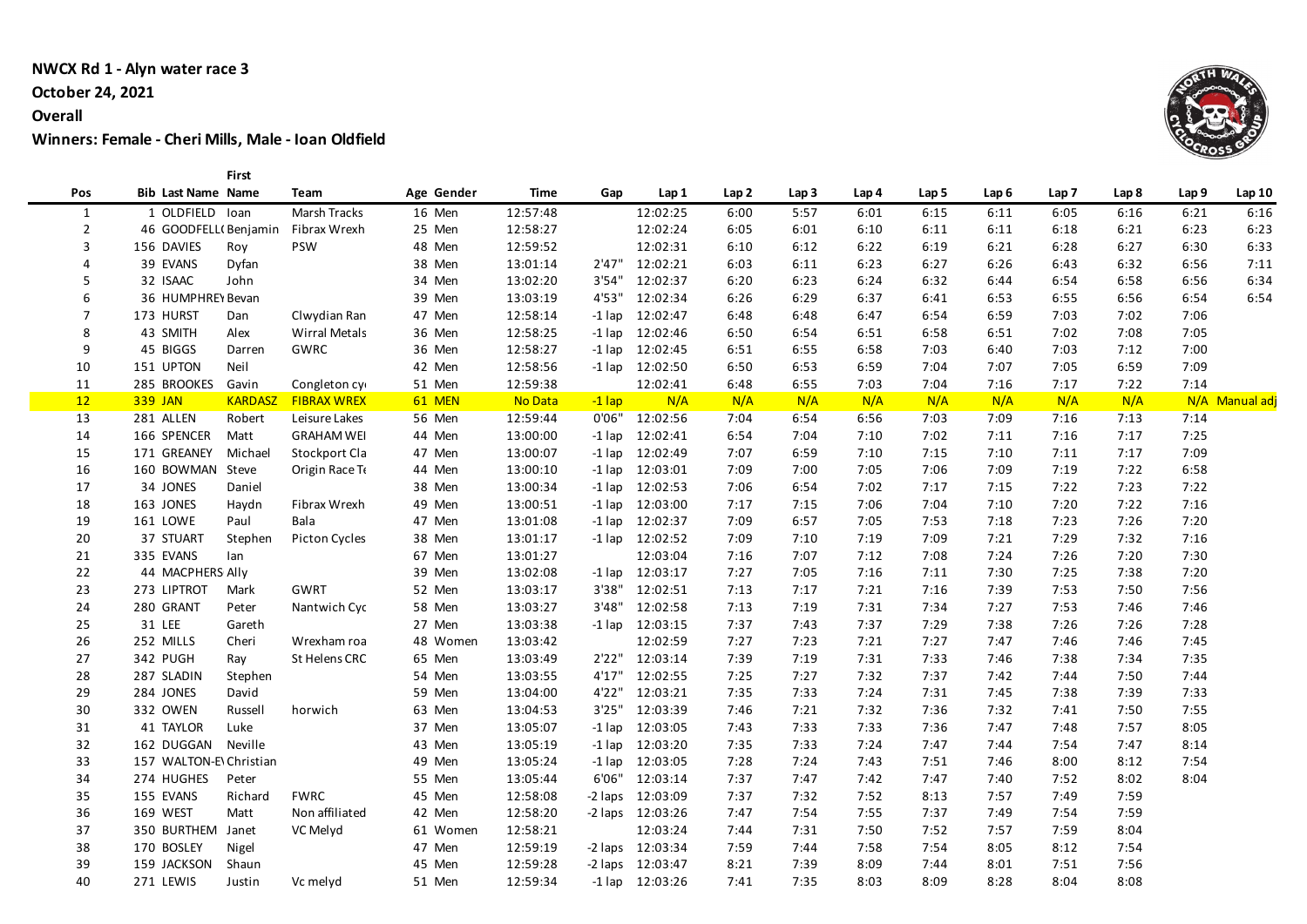#### **NWCX Rd 1 - Alyn water race 3**

### **October 24, 2021**

#### **Overall**

**Winners: Female - Cheri Mills, Male - Ioan Oldfield**

**First** 

| Pos | <b>Bib Last Name Name</b>    | Team           | Age Gender | Time       | Gap | Lap 1                | Lap 2 | Lap <sub>3</sub> | Lap 4 | Lap 5 | Lap <sub>6</sub> | Lap <sub>7</sub> | Lap <sub>8</sub> | Lap 9 | Lap10 |
|-----|------------------------------|----------------|------------|------------|-----|----------------------|-------|------------------|-------|-------|------------------|------------------|------------------|-------|-------|
| 41  | 38 ROBERTS Dylan             | Bala           | 36 Men     | 12:59:43   |     | -2 laps 12:03:08     | 7:53  | 7:56             | 8:35  | 8:20  | 8:03             | 7:56             | 7:52             |       |       |
| 42  | 33 LLOYD<br>Hywel            |                | 36 Men     | 12:59:43   |     | -2 laps 12:03:25     | 7:44  | 7:55             | 8:03  | 8:10  | 8:15             | 8:09             | 8:01             |       |       |
| 43  | 21 ROBERTS Neisha            | Rhyl           | 16 Women   | 13:00:11   |     | 12:03:19             | 7:46  | 8:02             | 7:59  | 8:05  | 8:30             | 8:19             | 8:12             |       |       |
| 44  | 272 MCQUEEN James            |                | 51 Men     | 13:00:48   |     | $-1$ lap $12:03:45$  | 8:03  | 7:57             | 8:09  | 8:13  | 8:08             | 8:15             | 8:20             |       |       |
| 45  | 277 BENNETT Chris            | GOG Triathlor  | 56 Men     | 13:00:55   |     | $-1$ lap $12:03:23$  | 7:47  | 7:42             | 8:14  | 8:23  | 8:24             | 8:30             | 8:33             |       |       |
| 46  | 341 WOOD<br>lain             |                | 63 Men     | 13:01:54   |     | $-1$ lap $12:03:29$  | 8:06  | 8:00             | 8:10  | 8:21  | 8:31             | 8:48             | 8:27             |       |       |
| 47  | 47 HARPER<br>Adam            | Fibrax Wrexh   | 37 Men     | 13:01:58   |     | -2 laps 12:03:03     | 7:48  | 7:44             | 8:27  | 8:33  | 8:19             | 9:17             | 8:46             |       |       |
| 48  | 42 HARCOURT Ian              | Specialized Cl | 32 Men     | 13:02:02   |     | -2 laps 12:03:27     | 7:57  | 8:14             | 8:09  | 8:21  | 8:41             | 8:43             | 8:28             |       |       |
| 49  | 322 ROGERS<br>Jan            |                | 56 Women   | 13:02:17   |     | 12:03:52             | 8:26  | 8:03             | 8:07  | 8:06  | 8:42             | 8:32             | 8:29             |       |       |
| 50  | 340 SHANNON Nigel            |                | 61 Men     | 13:02:21   |     | $-1$ lap $12:03:56$  | 8:21  | 7:58             | 8:12  | 8:35  | 8:23             | 8:38             | 8:19             |       |       |
| 51  | 165 DAVIES<br>Matt           | Ruthin         | 48 Men     | 13:02:28   |     | $-2$ laps $12:03:51$ | 8:22  | 8:06             | 8:16  | 8:19  | 8:27             | 8:36             | 8:32             |       |       |
| 52  | 168 WHITE-MEI Danny          | Rhos on Sea    | 48 Men     | 13:02:40   |     | $-2$ laps $12:03:30$ | 8:06  | 8:03             | 8:06  | 8:12  | 8:38             | 9:15             | 8:50             |       |       |
| 53  | 337 SNELL<br>Mike            |                | 65 Men     | 13:03:15   |     | $-1$ lap $12:03:36$  | 8:17  | 8:07             | 8:11  | 8:32  | 8:55             | 8:47             | 8:50             |       |       |
| 54  | 275 DOUGHTY Ian              |                | 51 Men     | 13:05:13   |     | $-1$ lap $12:03:54$  | 8:28  | 8:42             | 8:41  | 8:41  | 9:06             | 8:46             | 8:54             |       |       |
| 55  | 254 BERRY<br>Melanie         | Clwydian Ran   | 49 Women   | 13:05:22   |     | $-1$ lap $12:03:38$  | 8:20  | 8:31             | 8:40  | 8:48  | 9:06             | 8:58             | 9:23             |       |       |
| 56  | 153 TAYLOR<br>Mark           | Chester triath | 40 Men     | 13:05:44   |     | -2 laps 12:03:46     | 8:16  | 8:12             | 8:43  | 8:49  | 8:56             | 9:26             | 9:36             |       |       |
| 57  | 35 HIGGINS<br>Thomas         |                | 20 Men     | 13:06:52   |     | -2 laps 12:03:25     | 8:10  | 8:04             | 8:36  | 8:57  | 9:52             | 9:55             | 9:55             |       |       |
| 58  | 251 NORMAN Kim               |                | 48 Women   | 12:57:51   |     | -2 laps 12:04:00     | 8:39  | 8:57             | 8:44  | 8:54  | 8:53             | 9:44             |                  |       |       |
| 59  | 132 LEE<br>Lois              | None           | 20 Women   | 12:58:16   |     | 12:03:35             | 8:02  | 7:53             | 8:07  | 12:55 | 9:07             | 8:36             |                  |       |       |
| 60  | 333 THOMAS<br>Gwyn           |                | 61 Men     | 12:59:04   |     | -2 laps 12:03:34     | 8:43  | 9:11             | 9:19  | 9:36  | 9:22             | 9:19             |                  |       |       |
| 61  | 276 JONES<br>Quentin         | Megacold Lan   | 58 Men     | 12:59:12   |     | -2 laps 12:03:50     | 8:39  | 9:06             | 9:19  | 9:19  | 9:25             | 9:34             |                  |       |       |
| 62  | 338 LOWE<br>Andrew           |                | 62 Men     | 13:00:25   |     | -2 laps 12:04:01     | 9:07  | 9:06             | 8:52  | 9:41  | 9:35             | 10:02            |                  |       |       |
| 63  | 286 MURRAY<br>Fergus         |                | 54 Men     | 13:01:27   |     | -2 laps 12:03:59     | 9:30  | 9:11             | 9:26  | 9:44  | 9:55             | 9:41             |                  |       |       |
| 64  | 152 WATTS<br>Pete            |                | 44 Men     | 13:01:38   |     | -3 laps 12:03:53     | 8:51  | 9:15             | 9:24  | 10:07 | 9:52             | 10:16            |                  |       |       |
| 65  | 334 BALL<br>Tim              | Audlem CC      | 62 Men     | 13:07:37   |     | $-2$ laps $12:04:11$ | 9:37  | 10:07            | 10:16 | 11:06 | 11:27            | 10:52            |                  |       |       |
| 66  | 321 HINSTRIDG Vicky          | Denbighshire   | 56 Women   | 12:58:45   |     | -2 laps 12:04:19     | 10:39 | 10:29            | 10:41 | 10:58 | 11:37            |                  |                  |       |       |
| 67  | 131 JENKINS<br>Leigh         | Chester triath | 30 Women   | 13:01:00   |     | $-1$ lap $12:04:22$  | 10:08 | 10:50            | 11:37 | 11:38 | 12:25            |                  |                  |       |       |
| 68  | 336 COLLEN<br>Steve          | <b>NWCG</b>    | 74 Men     | 13:06:27   |     | -3 laps 12:04:40     | 11:18 | 12:22            | 12:48 | 13:00 | 12:18            |                  |                  |       |       |
| 69  | 283 JONES<br>Christophe Gwrt |                | 52 Men     | <b>DNF</b> |     |                      |       |                  |       |       |                  |                  |                  |       |       |
| 70  | 343 JONES<br>David           | fibrax wrexha  | 70 Men     | <b>DNF</b> |     |                      |       |                  |       |       |                  |                  |                  |       |       |
| 71  | 278 FERGUSON lain            | Runcorn Cycl   | 51 Men     | <b>DNF</b> |     |                      |       |                  |       |       |                  |                  |                  |       |       |

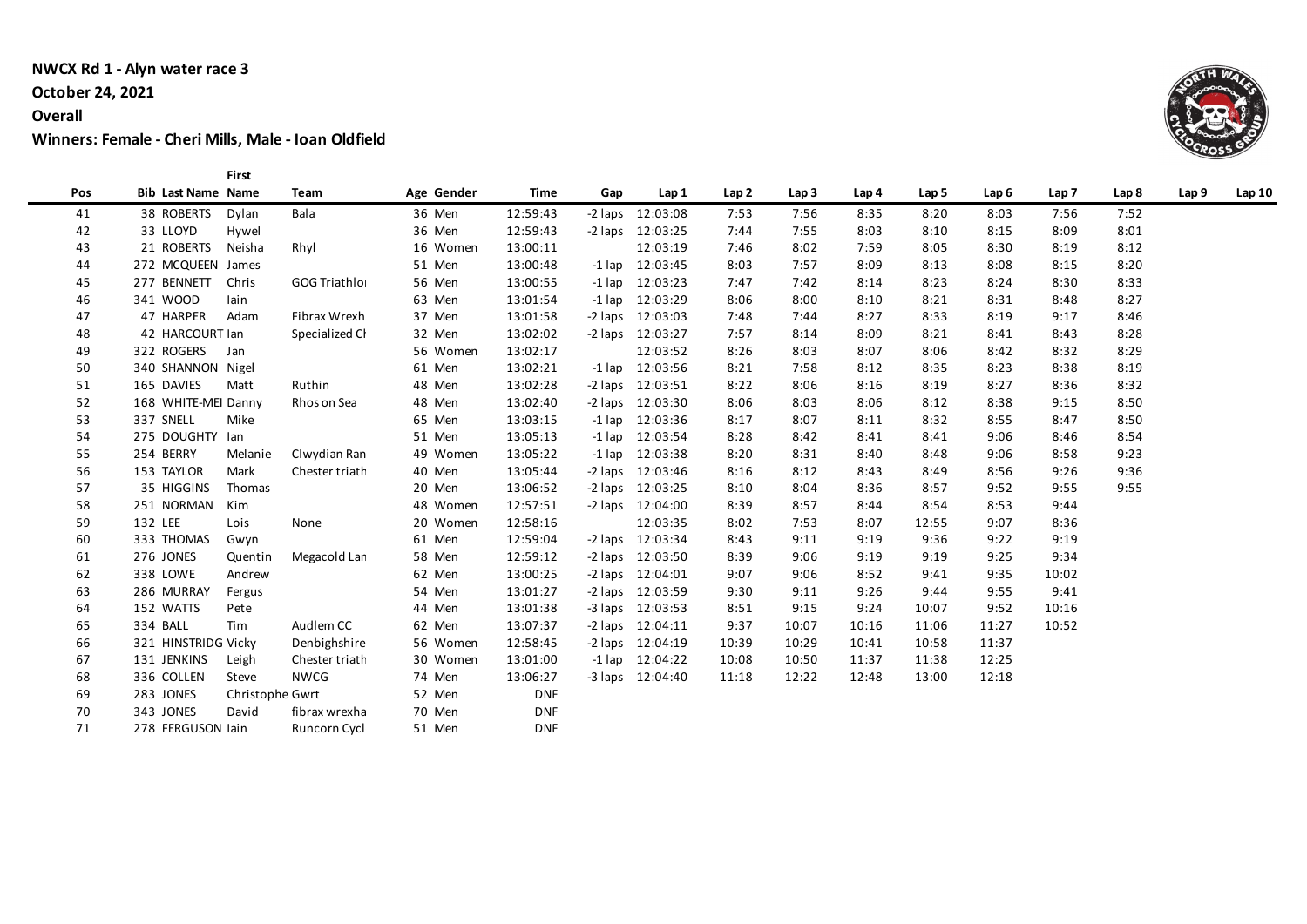### **adult men (Men) winner: 12:58:27 NWCX Rd 1 - Alyn water race 3 October 24, 2021**



| <b>Bib Last Name</b> | <b>First Name</b> | Team                | Age Gender | Time     | Gap     | Lap 1    | Lap2 | Lap <sub>3</sub> | Lap 4 | Lap 5 | Lap <sub>6</sub> | Lap <sub>7</sub> | Lap 8 | Lap <sub>9</sub> | Lap10 |
|----------------------|-------------------|---------------------|------------|----------|---------|----------|------|------------------|-------|-------|------------------|------------------|-------|------------------|-------|
| 46 GOODFELLOW        | Benjamin          | Fibrax Wrexham RC   | 25 Men     | 12:58:27 |         | 12:02:24 | 6:05 | 6:01             | 6:10  | 6:11  | 6:11             | 6:18             | 6:21  | 6:23             | 6:23  |
| 39 EVANS             | Dyfan             |                     | 38 Men     | 13:01:14 | 2'47"   | 12:02:21 | 6:03 | 6:11             | 6:23  | 6:27  | 6:26             | 6:43             | 6:32  | 6:56             | 7:11  |
| 32 ISAAC             | John              |                     | 34 Men     | 13:02:20 | 3'54"   | 12:02:37 | 6:20 | 6:23             | 6:24  | 6:32  | 6:44             | 6:54             | 6:58  | 6:56             | 6:34  |
| <b>36 HUMPHREYS</b>  | Bevan             |                     | 39 Men     | 13:03:19 | 4'53"   | 12:02:34 | 6:26 | 6:29             | 6:37  | 6:41  | 6:53             | 6:55             | 6:56  | 6:54             | 6:54  |
| 43<br><b>SMITH</b>   | Alex              | Wirral Metals       | 36 Men     | 12:58:25 | -1 lap  | 12:02:46 | 6:50 | 6:54             | 6:51  | 6:58  | 6:51             | 7:02             | 7:08  | 7:05             |       |
| 45 BIGGS             | Darren            | GWRC                | 36 Men     | 12:58:27 | -1 lap  | 12:02:45 | 6:51 | 6:55             | 6:58  | 7:03  | 6:40             | 7:03             | 7:12  | 7:00             |       |
| 34 JONES             | Daniel            |                     | 38 Men     | 13:00:34 | -1 lap  | 12:02:53 | 7:06 | 6:54             | 7:02  | 7:17  | 7:15             | 7:22             | 7:23  | 7:22             |       |
| 37 STUART            | Stephen           | Picton Cycles       | 38 Men     | 13:01:17 | -1 lap  | 12:02:52 | 7:09 | 7:10             | 7:19  | 7:09  | 7:21             | 7:29             | 7:32  | 7:16             |       |
| 44 MACPHERSON        | Ally              |                     | 39 Men     | 13:02:08 | -1 lap  | 12:03:17 | 7:27 | 7:05             | 7:16  | 7:11  | 7:30             | 7:25             | 7:38  | 7:20             |       |
| 31 LEE               | Gareth            |                     | 27 Men     | 13:03:38 | -1 lap  | 12:03:15 | 7:37 | 7:43             | 7:37  | 7:29  | 7:38             | 7:26             | 7:26  | 7:28             |       |
| 41 TAYLOR            | Luke              |                     | 37 Men     | 13:05:07 | -1 lap  | 12:03:05 | 7:43 | 7:33             | 7:33  | 7:36  | 7:47             | 7:48             | 7:57  | 8:05             |       |
| 38 ROBERTS           | Dylan             | Bala                | 36 Men     | 12:59:43 | -2 laps | 12:03:08 | 7:53 | 7:56             | 8:35  | 8:20  | 8:03             | 7:56             | 7:52  |                  |       |
| 33 LLOYD             | Hywel             |                     | 36 Men     | 12:59:43 | -2 laps | 12:03:25 | 7:44 | 7:55             | 8:03  | 8:10  | 8:15             | 8:09             | 8:01  |                  |       |
| 47 HARPER            | Adam              | Fibrax Wrexham RC   | 37 Men     | 13:01:58 | -2 laps | 12:03:03 | 7:48 | 7:44             | 8:27  | 8:33  | 8:19             | 9:17             | 8:46  |                  |       |
| 42 HARCOURT          | lan               | Specialized Chester | 32 Men     | 13:02:02 | -2 laps | 12:03:27 | 7:57 | 8:14             | 8:09  | 8:21  | 8:41             | 8:43             | 8:28  |                  |       |
| 35 HIGGINS           | Thomas            |                     | 20 Men     | 13:06:52 | -2 laps | 12:03:25 | 8:10 | 8:04             | 8:36  | 8:57  | 9:52             | 9:55             | 9:55  |                  |       |
|                      |                   |                     |            |          |         |          |      |                  |       |       |                  |                  |       |                  |       |

Total: 16 Starters, 0 DNF, 12 Lapped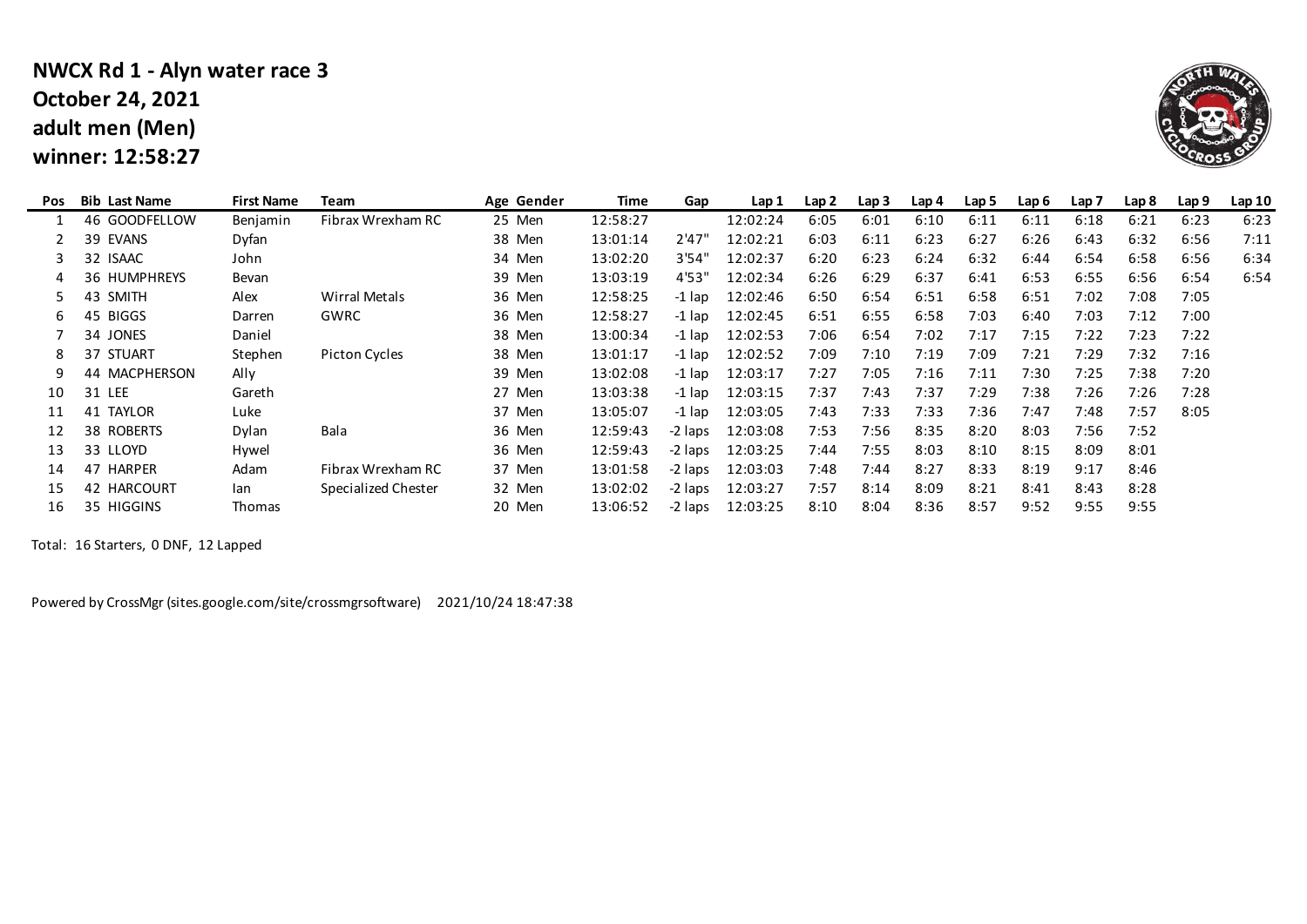| NWCX Rd 1 - Alyn water race 3 |                   |      |            |      |     |       |       |       |       |       |       |       |       |       |       |
|-------------------------------|-------------------|------|------------|------|-----|-------|-------|-------|-------|-------|-------|-------|-------|-------|-------|
| <b>October 24, 2021</b>       |                   |      |            |      |     |       |       |       |       |       |       |       |       |       |       |
| adult men (Men)               |                   |      |            |      |     |       |       |       |       |       |       |       |       |       |       |
| winner: 12:58:27              |                   |      |            |      |     |       |       |       |       |       |       |       |       |       |       |
| <b>Bib Last Name</b><br>Pos   | <b>First Name</b> | Team | Age Gender | Time | Gap | Lap 1 | Lap 2 | Lap 3 | Lan . | Lap 5 | Lap 6 | Lap : | Lap 8 | Lap 9 | Lap10 |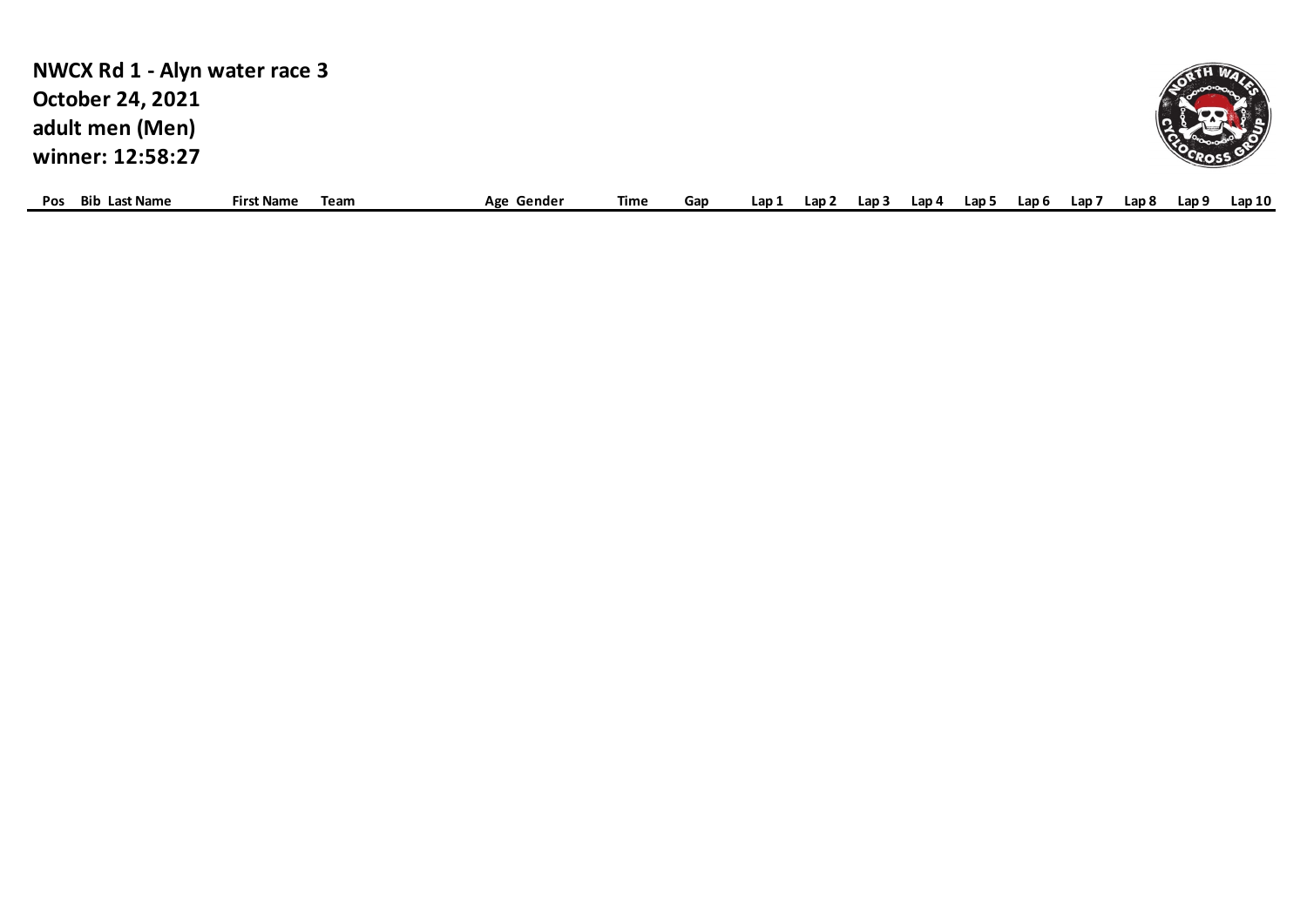| NWCX Rd 1 - Alyn water race 3 |                   |      |            |      |     |      |                  |                  |       |       |                  |                  |       |       |       |
|-------------------------------|-------------------|------|------------|------|-----|------|------------------|------------------|-------|-------|------------------|------------------|-------|-------|-------|
| <b>October 24, 2021</b>       |                   |      |            |      |     |      |                  |                  |       |       |                  |                  |       |       |       |
| adult men (Men)               |                   |      |            |      |     |      |                  |                  |       |       |                  |                  |       |       |       |
| winner: 12:58:27              |                   |      |            |      |     |      |                  |                  |       |       |                  |                  |       |       |       |
| <b>Bib Last Name</b><br>Pos   | <b>First Name</b> | Team | Age Gender | Time | Gap | Lap1 | Lap <sub>2</sub> | Lap <sub>3</sub> | Lap 4 | Lap 5 | Lap <sub>6</sub> | Lap <sub>7</sub> | Lap 8 | Lap 9 | Lap10 |
| 71                            |                   |      |            |      |     |      |                  |                  |       |       |                  |                  |       |       |       |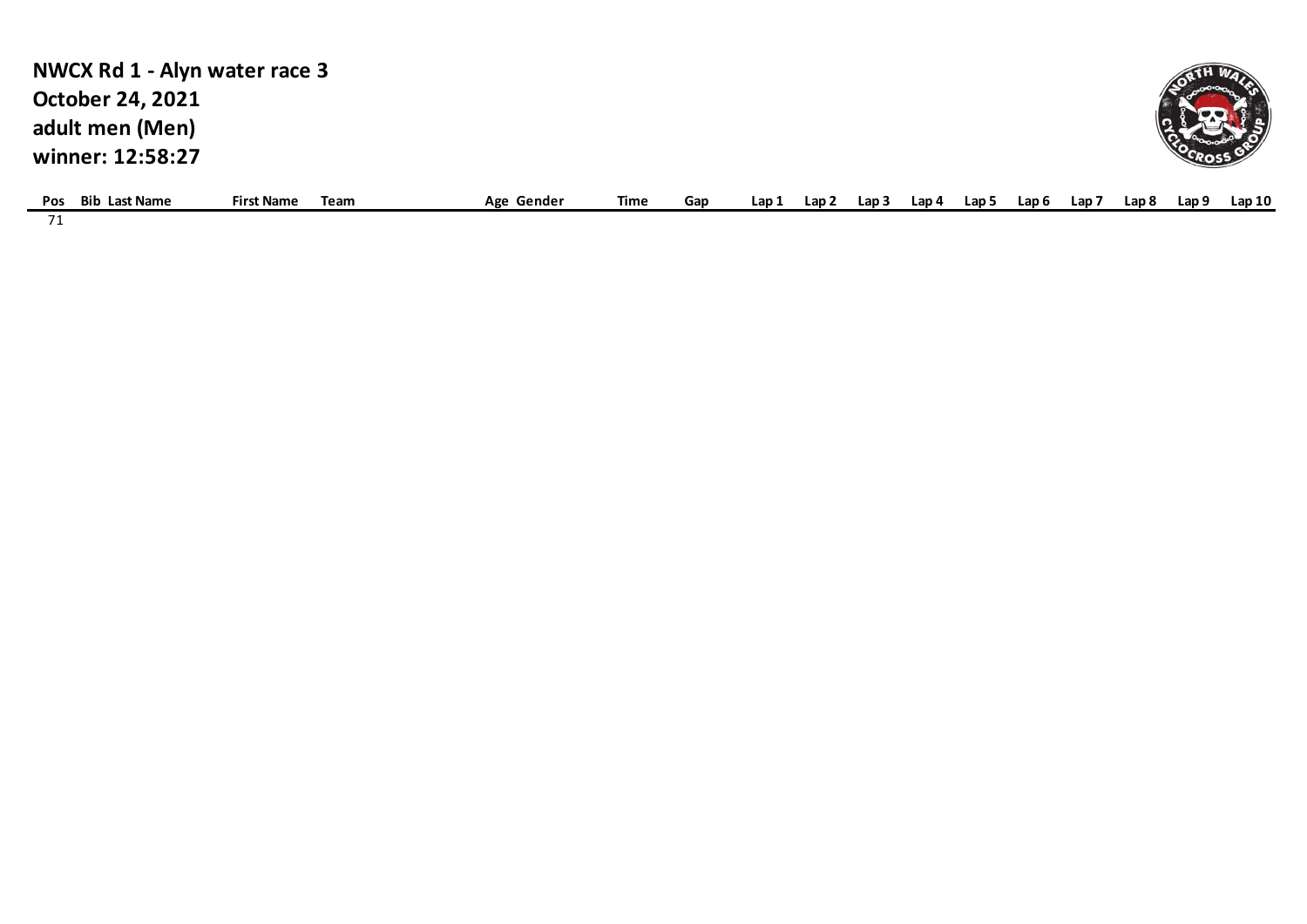# **adult women (Women) winner: 12:58:16 NWCX Rd 1 - Alyn water race 3 October 24, 2021**



| <b>Pos</b> | <b>Bib Last Name</b> | <b>First Name</b> | Team                   | Age Gender | Time     | Gap | Lap 1    | Lap 2             | Lap 3 | Lap 4 | Lap 5 | Lap 6 | Lap <sub>7</sub> |
|------------|----------------------|-------------------|------------------------|------------|----------|-----|----------|-------------------|-------|-------|-------|-------|------------------|
|            | 132 LEE              | -ois              | None                   | 20 Women   | 12:58:16 |     | 12:03:35 | 8:02              | 7:53  | 8:07  | 12:55 | 9:07  | 8:36             |
|            | 131 JENKINS          | ∟eigh             | Chester triathlon club | 30 Women   | 13:01:00 |     |          | 10:08 10:50 11:37 |       |       | 11:38 | 12:25 |                  |

Total: 2 Starters, 0 DNF, 1 Lapped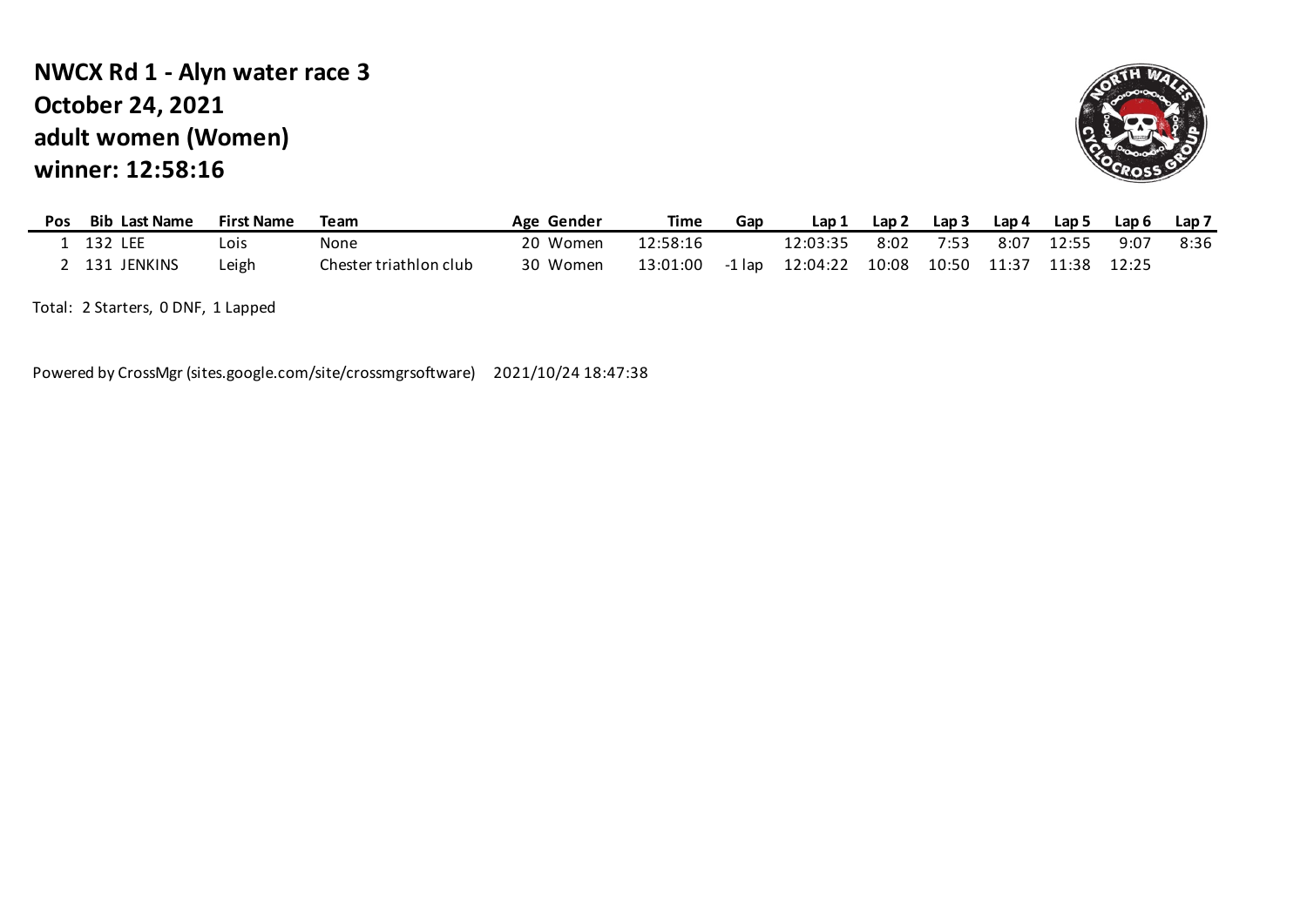**adult women (Women) winner: 12:58:16 NWCX Rd 1 - Alyn water race 3 October 24, 2021**



| <b>POS</b> | Bib<br>ាst Name | . Name<br><b>First</b> | ream | Gender<br>Age | Time | Gar | Lap | ∟ap∶ | $\mathsf{L}$ ap $\mathbb{R}$ | ∟ap 4 | Lap ' | Lan 6 | Lap |
|------------|-----------------|------------------------|------|---------------|------|-----|-----|------|------------------------------|-------|-------|-------|-----|
|            |                 |                        |      |               |      |     |     |      |                              |       |       |       |     |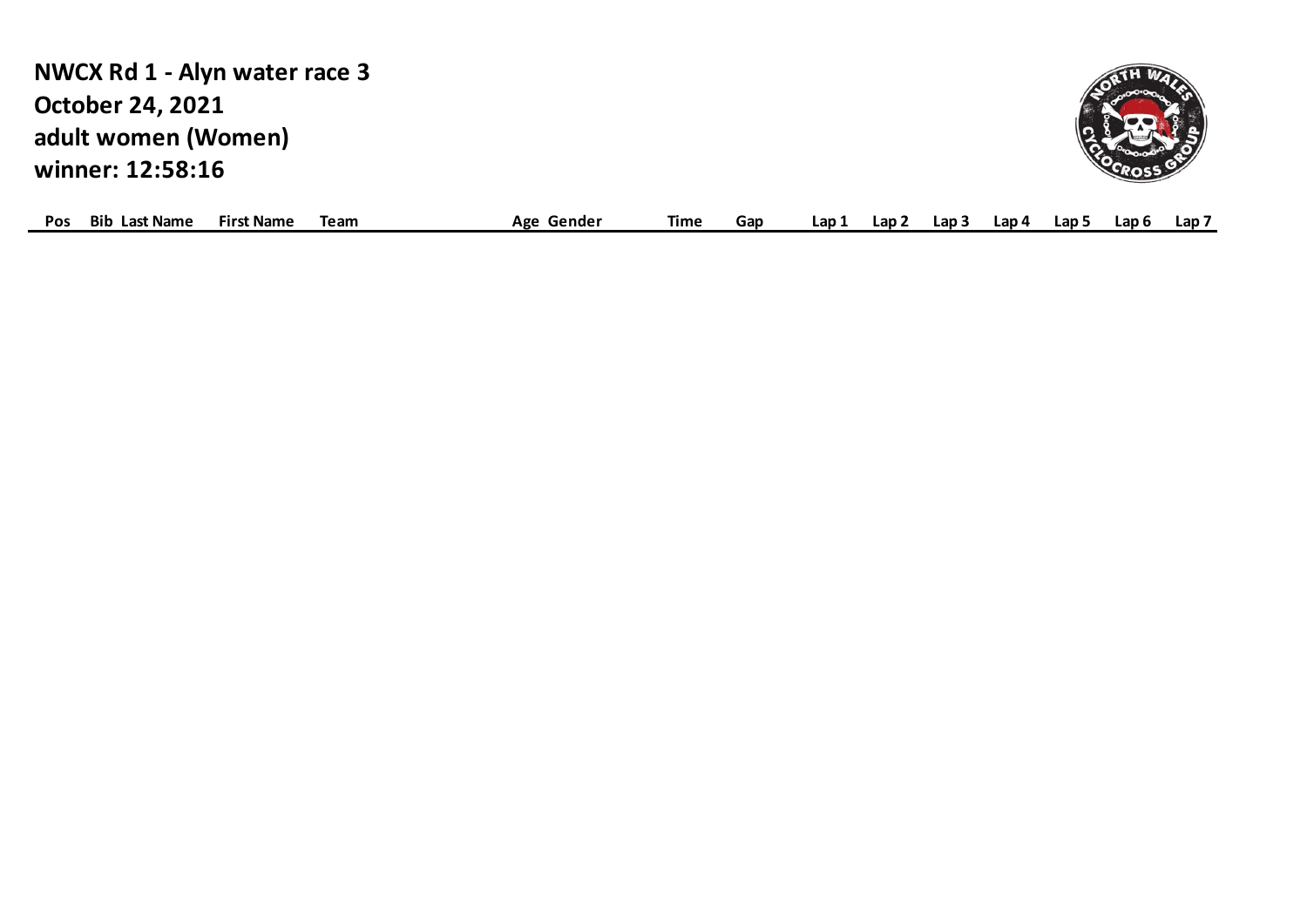**adult women (Women) winner: 12:58:16 NWCX Rd 1 - Alyn water race 3 October 24, 2021**



| <b>POS</b> | Bib<br>Last Name | <b>First Name</b> | Team | Gender<br>Λσο<br>nse | Time | Gap | -an- | ∟ap ⊺ | Lap | Lap 4 | Lap ! | .an 6 | Lap |
|------------|------------------|-------------------|------|----------------------|------|-----|------|-------|-----|-------|-------|-------|-----|
|            |                  |                   |      |                      |      |     |      |       |     |       |       |       |     |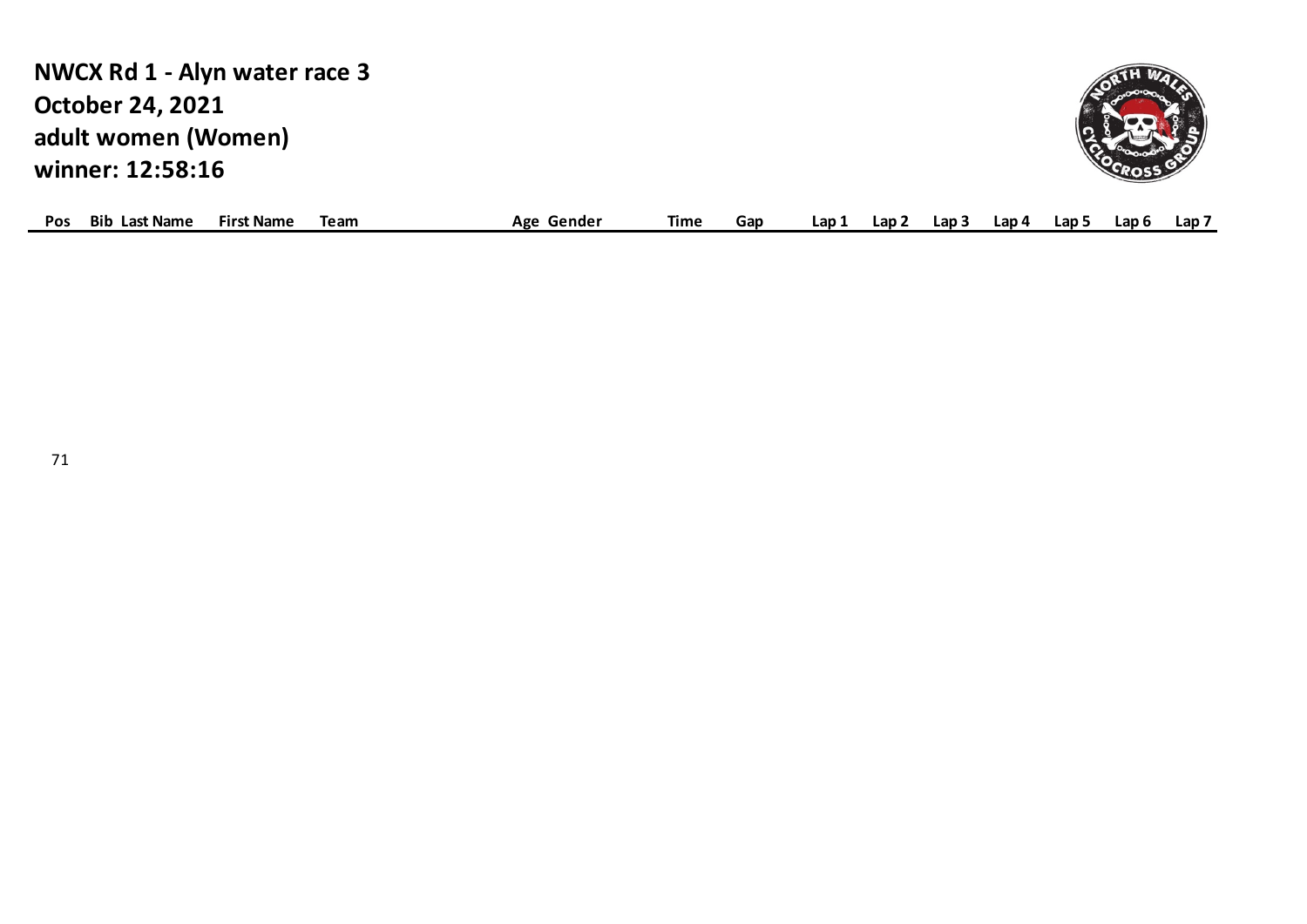### **junior men (Men) winner: 12:57:48 NWCX Rd 1 - Alyn water race 3 October 24, 2021**



| Pos | <b>Bib Last Name</b> | <b>First Name</b> | Team                   | Age Gender | Time     | Gap | Lap 1    | Lap 2 | Lap 3 | Lap 4 | Lap 5 | Lap 6 | Lap i | Lap 8 | Lap 9 | Lap 10 |
|-----|----------------------|-------------------|------------------------|------------|----------|-----|----------|-------|-------|-------|-------|-------|-------|-------|-------|--------|
|     | OLDFIELD             | Toar              | Marsh Tracks Race Team | 16 Men     | 12:57:48 |     | 12:02:25 | 6:00  | 5:57  | 6:01  | 6:15  | 6:11  | 6:05  | 6:16  | 6:21  | 6:16   |
|     | _________<br>------  |                   |                        |            |          |     |          |       |       |       |       |       |       |       |       |        |

Total: 1 Starters, 0 DNF, 0 Lapped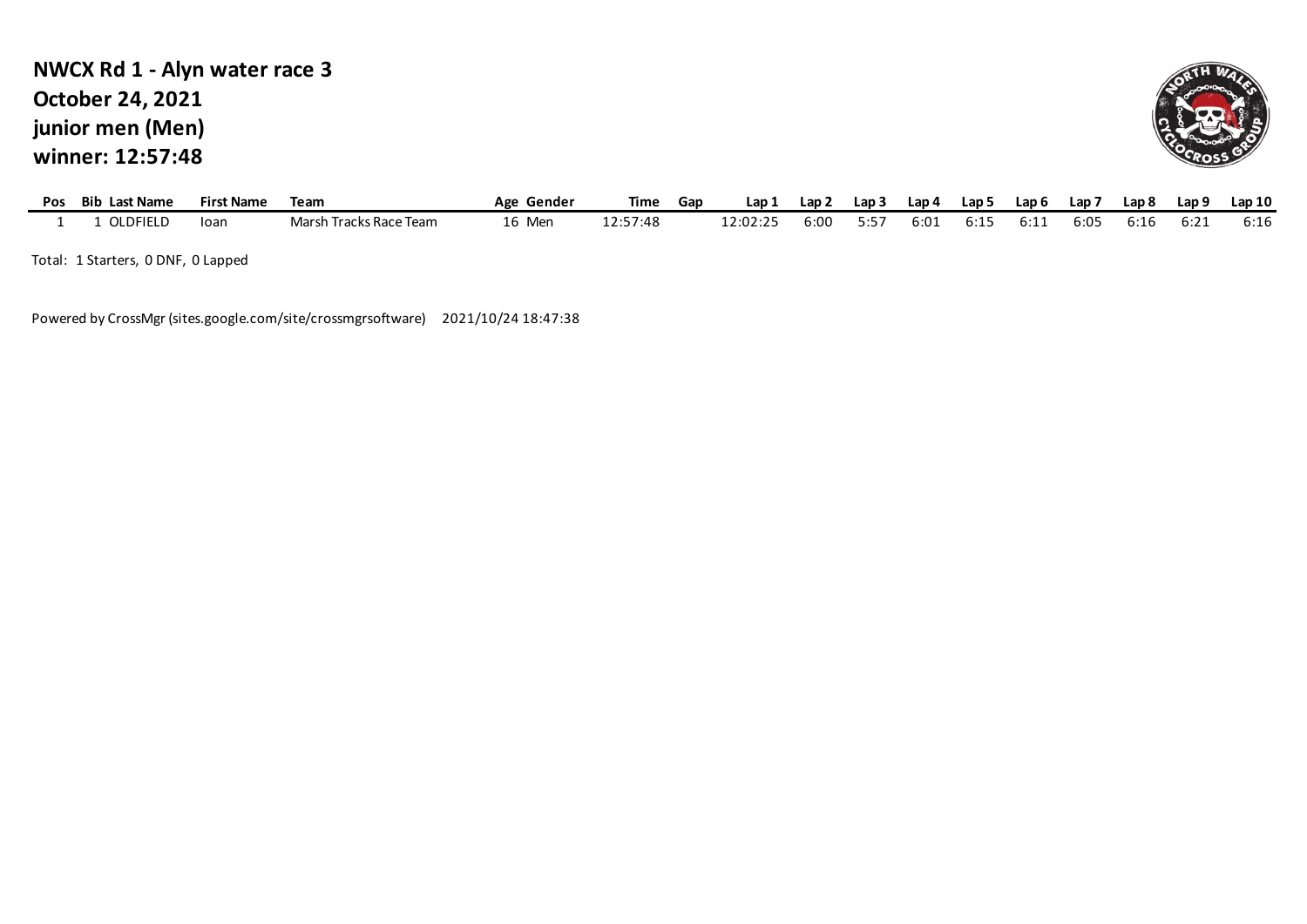| NWCX Rd 1 - Alyn water race 3 |                   |      |            |      |     |       |       |       |       |       |       |       |       |
|-------------------------------|-------------------|------|------------|------|-----|-------|-------|-------|-------|-------|-------|-------|-------|
| <b>October 24, 2021</b>       |                   |      |            |      |     |       |       |       |       |       |       |       |       |
| junior men (Men)              |                   |      |            |      |     |       |       |       |       |       |       |       |       |
| winner: 12:57:48              |                   |      |            |      |     |       |       |       |       |       |       |       |       |
| <b>Bib Last Name</b><br>Pos   | <b>First Name</b> | Team | Age Gender | Time | Gap | Lap 1 | Lap 2 | Lap 3 | .ap 4 | Lap 6 | Lap 8 | Lap 9 | Lap10 |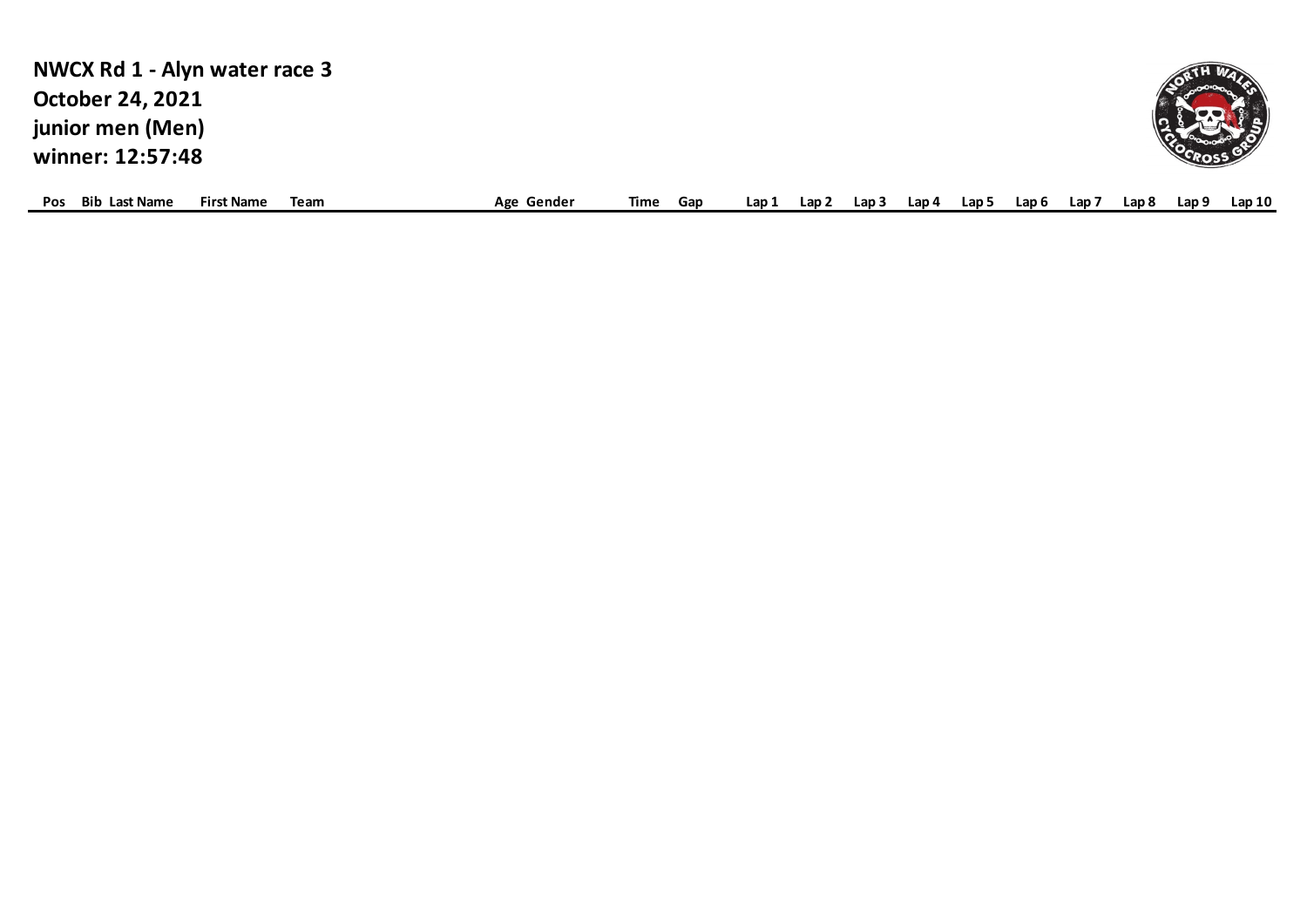| NWCX Rd 1 - Alyn water race 3                                   |            |      |     |       |       |       |      |       |       |     |       |       |
|-----------------------------------------------------------------|------------|------|-----|-------|-------|-------|------|-------|-------|-----|-------|-------|
| <b>October 24, 2021</b>                                         |            |      |     |       |       |       |      |       |       |     |       |       |
| junior men (Men)                                                |            |      |     |       |       |       |      |       |       |     |       |       |
| winner: 12:57:48                                                |            |      |     |       |       |       |      |       |       |     |       |       |
| <b>Bib Last Name</b><br><b>First Name</b><br><b>Pos</b><br>Team | Age Gender | Time | Gap | Lap 1 | Lap . | Lap 3 | an 4 | Lap ! | Lap 6 | Lap | Lap 8 | Lap10 |

71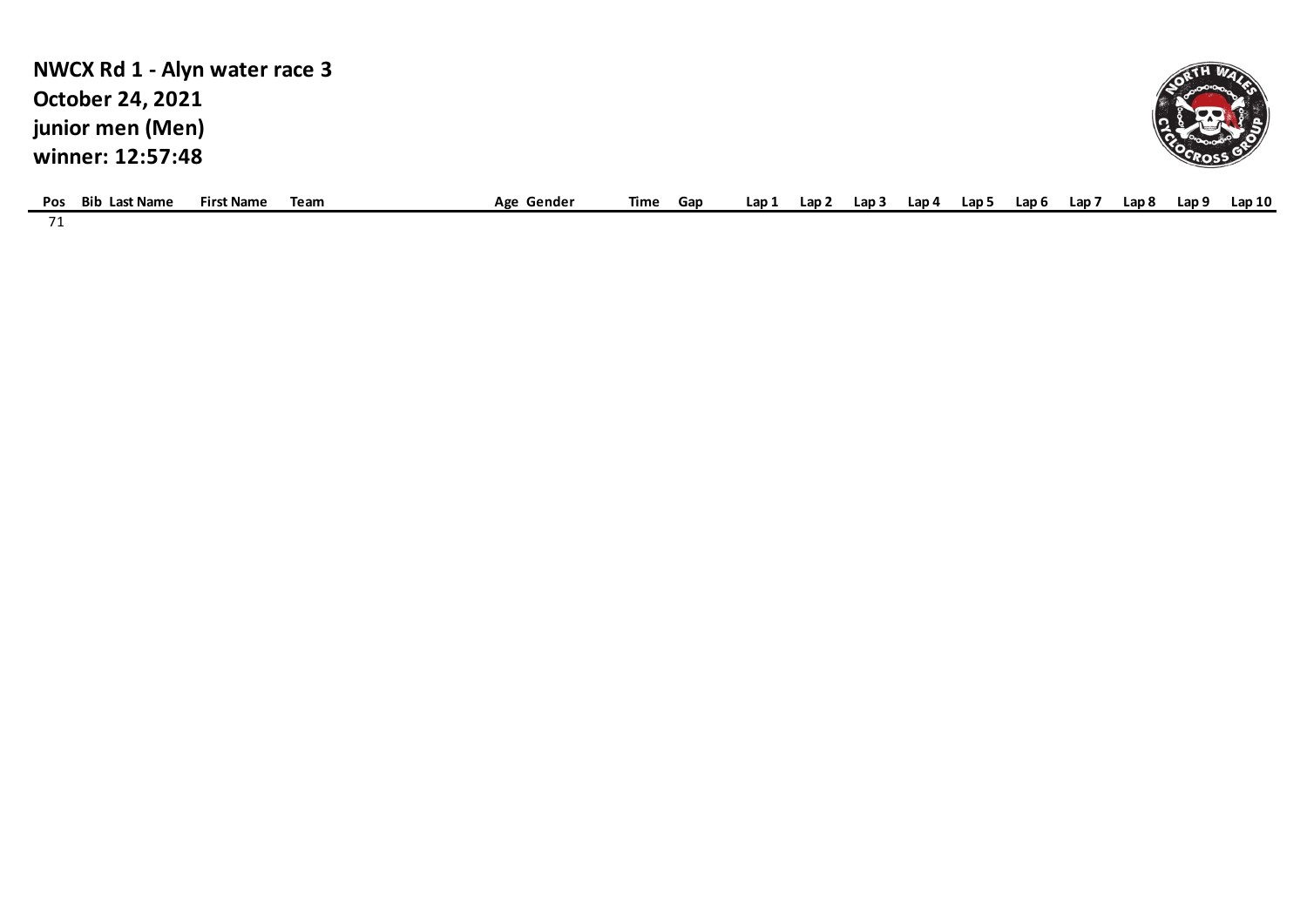# **junior women (Women) winner: 13:00:11 NWCX Rd 1 - Alyn water race 3 October 24, 2021**



| Pos | <b>Bib Last Name</b> | <b>First Name</b> | Team | Age Gender | Time     | Gap | Lap 1    | Lap 2 | Lap 3 | Lap 4 | Lap 5 | Lap 6 | Lap 7 | Lap <sub>8</sub> |
|-----|----------------------|-------------------|------|------------|----------|-----|----------|-------|-------|-------|-------|-------|-------|------------------|
|     | 21 ROBERTS           | Neisha            | Rhyl | 16 Women   | 13:00:11 |     | 12:03:19 | 7:46  | 8:02  | 7:59  | 8:05  | 8:30  | 8:19  | 8:12             |

Total: 1 Starters, 0 DNF, 0 Lapped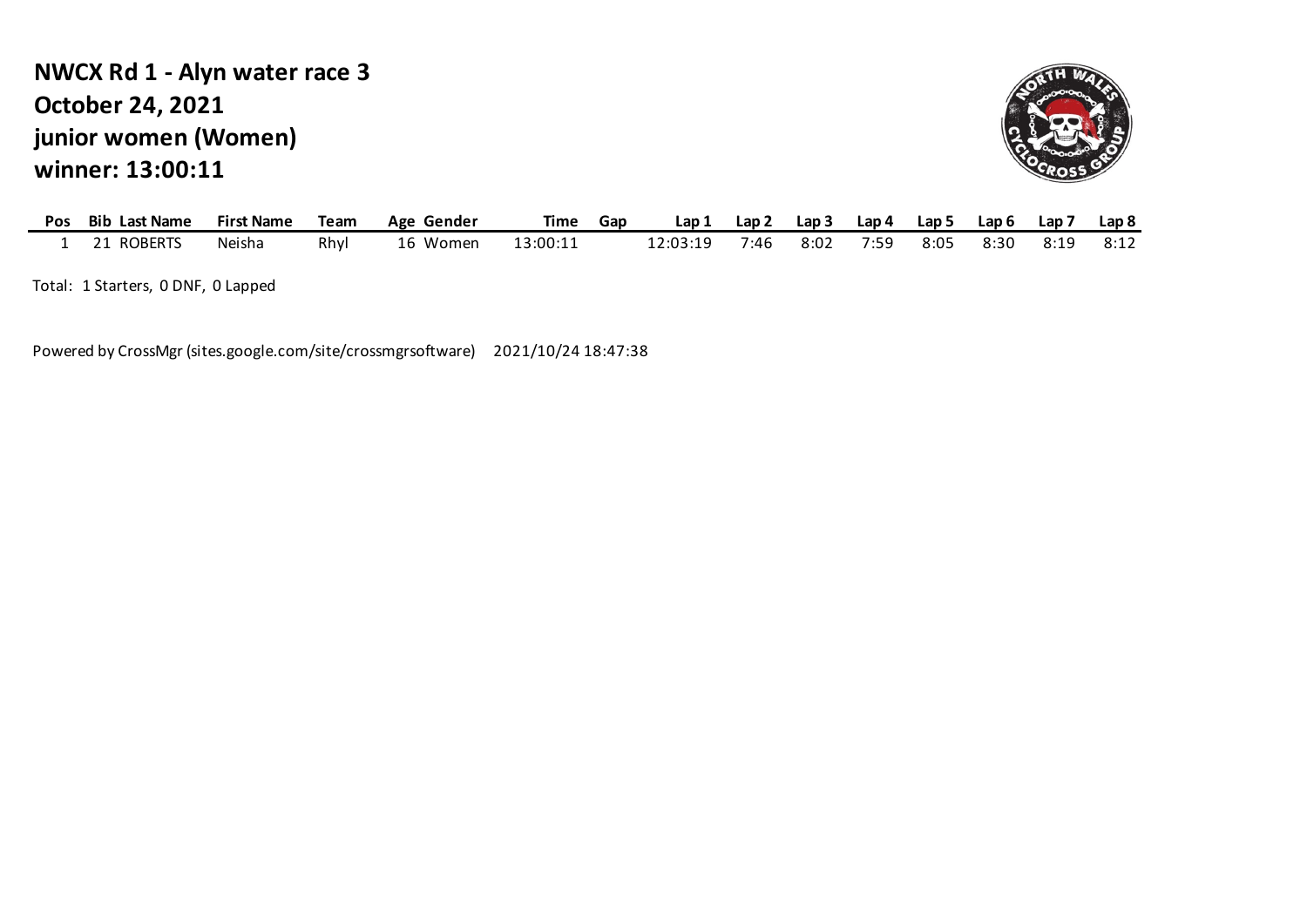**junior women (Women) winner: 13:00:11 NWCX Rd 1 - Alyn water race 3 October 24, 2021**



| <b>POS</b> | Bib<br><b>Last Name</b> | Name<br>Firs | Team | Gender<br>Age | lime<br>Gap | ∟ap<br>Lap i | Lap i | ∟ap 4 | Lap | Lap 6<br>Lap. |  | . 0<br>Lap 8 |
|------------|-------------------------|--------------|------|---------------|-------------|--------------|-------|-------|-----|---------------|--|--------------|
|------------|-------------------------|--------------|------|---------------|-------------|--------------|-------|-------|-----|---------------|--|--------------|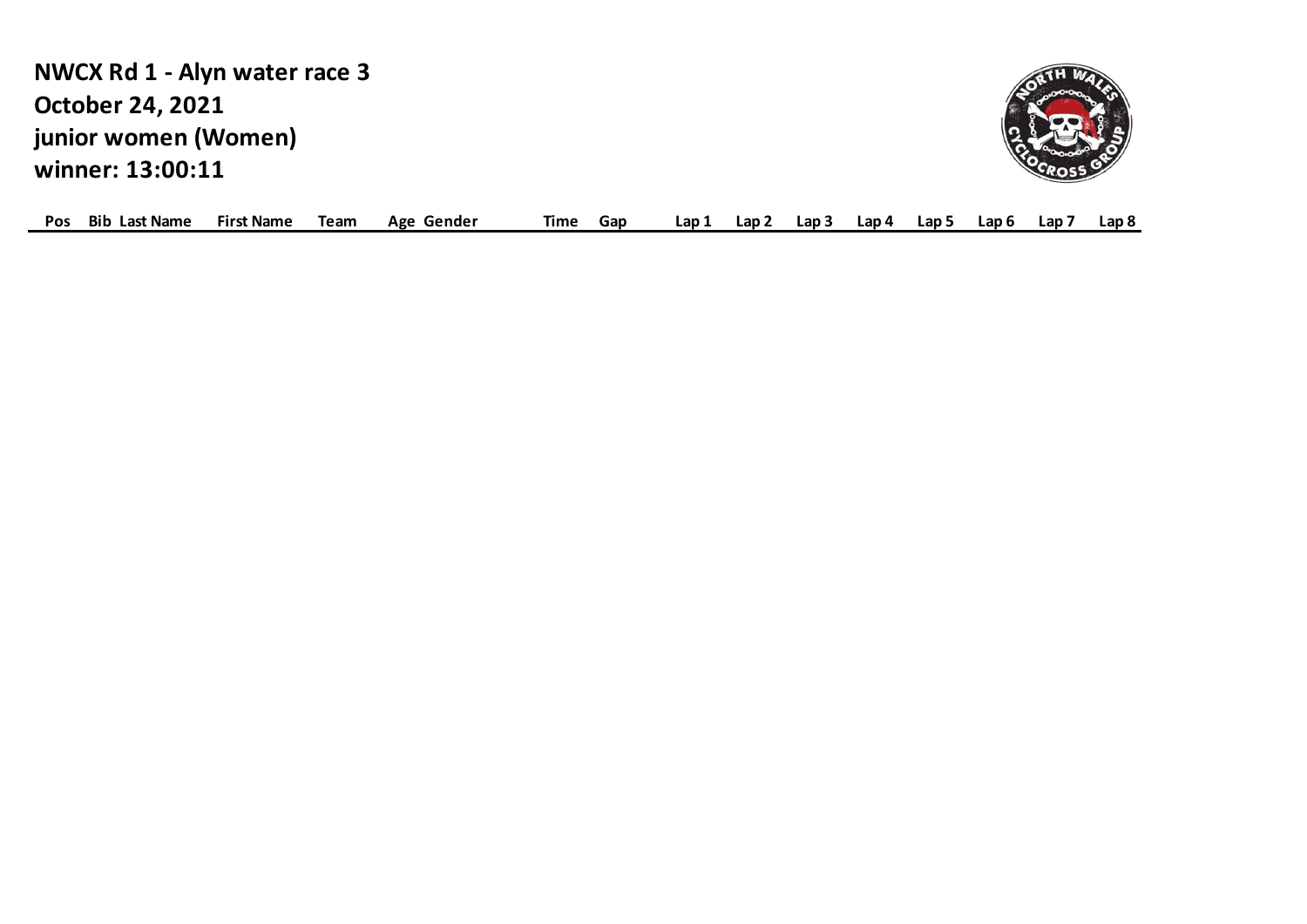**junior women (Women) winner: 13:00:11 NWCX Rd 1 - Alyn water race 3 October 24, 2021**



| <b>Pos</b><br>Bib | Last Name | `Name<br>First | Team | Age<br>Gender | lime | Gar | ∟ap∶ | Lap | Lap 3 | Lap 4 | Lap 5 | ∟ap 6 | Lap |  | Lap 8 |  |
|-------------------|-----------|----------------|------|---------------|------|-----|------|-----|-------|-------|-------|-------|-----|--|-------|--|
|-------------------|-----------|----------------|------|---------------|------|-----|------|-----|-------|-------|-------|-------|-----|--|-------|--|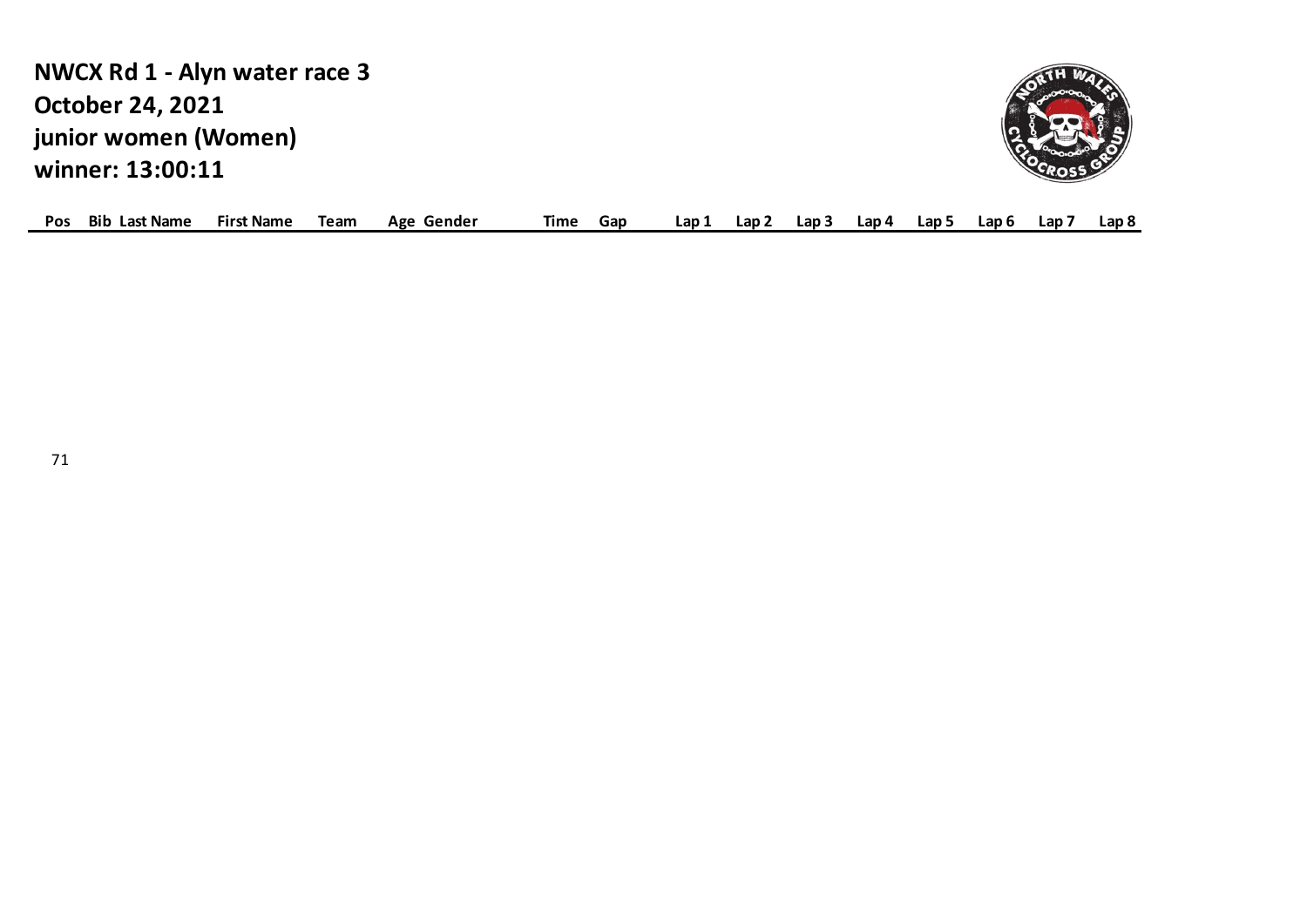### **V40 men (Men) winner: 12:59:52 NWCX Rd 1 - Alyn water race 3 October 24, 2021**



| Pos | <b>Bib Last Name</b> | <b>First Name</b> | Team                       | Age Gender | Time     | Gap     | Lap 1    | Lap <sub>2</sub> | Lap <sub>3</sub> | Lap 4 | Lap 5 | Lap 6 | Lap 7 | Lap 8 | Lap 9 | Lap10 |
|-----|----------------------|-------------------|----------------------------|------------|----------|---------|----------|------------------|------------------|-------|-------|-------|-------|-------|-------|-------|
|     | 156 DAVIES           | Roy               | <b>PSW</b>                 | 48 Men     | 12:59:52 |         | 12:02:31 | 6:10             | 6:12             | 6:22  | 6:19  | 6:21  | 6:28  | 6:27  | 6:30  | 6:33  |
|     | 2 173 HURST          | Dan               | Clwydian Range Runners     | 47 Men     | 12:58:14 | -1 lap  | 12:02:47 | 6:48             | 6:48             | 6:47  | 6:54  | 6:59  | 7:03  | 7:02  | 7:06  |       |
|     | 151 UPTON            | Neil              |                            | 42 Men     | 12:58:56 | -1 lap  | 12:02:50 | 6:50             | 6:53             | 6:59  | 7:04  | 7:07  | 7:05  | 6:59  | 7:09  |       |
|     | 4 166 SPENCER        | Matt              | <b>GRAHAM WEIGH CYCLES</b> | 44 Men     | 13:00:00 | -1 lap  | 12:02:41 | 6:54             | 7:04             | 7:10  | 7:02  | 7:11  | 7:16  | 7:17  | 7:25  |       |
|     | 5 171 GREANEY        | Michael           | <b>Stockport Clarion</b>   | 47 Men     | 13:00:07 | -1 lap  | 12:02:49 | 7:07             | 6:59             | 7:10  | 7:15  | 7:10  | 7:11  | 7:17  | 7:09  |       |
|     | 160 BOWMAN           | Steve             | Origin Race Team           | 44 Men     | 13:00:10 | -1 lap  | 12:03:01 | 7:09             | 7:00             | 7:05  | 7:06  | 7:09  | 7:19  | 7:22  | 6:58  |       |
|     | 163 JONES            | Haydn             | Fibrax Wrexham RC          | 49 Men     | 13:00:51 | -1 lap  | 12:03:00 | 7:17             | 7:15             | 7:06  | 7:04  | 7:10  | 7:20  | 7:22  | 7:16  |       |
|     | 8 161 LOWE           | Paul              | Bala                       | 47 Men     | 13:01:08 | -1 lap  | 12:02:37 | 7:09             | 6:57             | 7:05  | 7:53  | 7:18  | 7:23  | 7:26  | 7:20  |       |
|     | 162 DUGGAN           | Neville           |                            | 43 Men     | 13:05:19 | -1 lap  | 12:03:20 | 7:35             | 7:33             | 7:24  | 7:47  | 7:44  | 7:54  | 7:47  | 8:14  |       |
|     | 157 WALTON-EVANS     | Christian         |                            | 49 Men     | 13:05:24 | -1 lap  | 12:03:05 | 7:28             | 7:24             | 7:43  | 7:51  | 7:46  | 8:00  | 8:12  | 7:54  |       |
|     | 155 EVANS            | Richard           | <b>FWRC</b>                | 45 Men     | 12:58:08 | -2 laps | 12:03:09 | 7:37             | 7:32             | 7:52  | 8:13  | 7:57  | 7:49  | 7:59  |       |       |
|     | 169 WEST             | Matt              | Non affiliated             | 42 Men     | 12:58:20 | -2 laps | 12:03:26 | 7:47             | 7:54             | 7:55  | 7:37  | 7:49  | 7:54  | 7:59  |       |       |
| 13  | 170 BOSLEY           | Nigel             |                            | 47 Men     | 12:59:19 | -2 laps | 12:03:34 | 7:59             | 7:44             | 7:58  | 7:54  | 8:05  | 8:12  | 7:54  |       |       |
|     | 159 JACKSON          | Shaun             |                            | 45 Men     | 12:59:28 | -2 laps | 12:03:47 | 8:21             | 7:39             | 8:09  | 7:44  | 8:01  | 7:51  | 7:56  |       |       |
|     | 165 DAVIES           | Matt              | Ruthin                     | 48 Men     | 13:02:28 | -2 laps | 12:03:51 | 8:22             | 8:06             | 8:16  | 8:19  | 8:27  | 8:36  | 8:32  |       |       |
| 16  | 168 WHITE-MEIR       | Danny             | Rhos on Sea                | 48 Men     | 13:02:40 | -2 laps | 12:03:30 | 8:06             | 8:03             | 8:06  | 8:12  | 8:38  | 9:15  | 8:50  |       |       |
|     | 153<br><b>TAYLOR</b> | Mark              | Chester triathlon club     | 40 Men     | 13:05:44 | -2 laps | 12:03:46 | 8:16             | 8:12             | 8:43  | 8:49  | 8:56  | 9:26  | 9:36  |       |       |
| 18  | 152 WATTS            | Pete              |                            | 44 Men     | 13:01:38 | -3 laps | 12:03:53 | 8:51             | 9:15             | 9:24  | 10:07 | 9:52  | 10:16 |       |       |       |

Total: 18 Starters, 0 DNF, 17 Lapped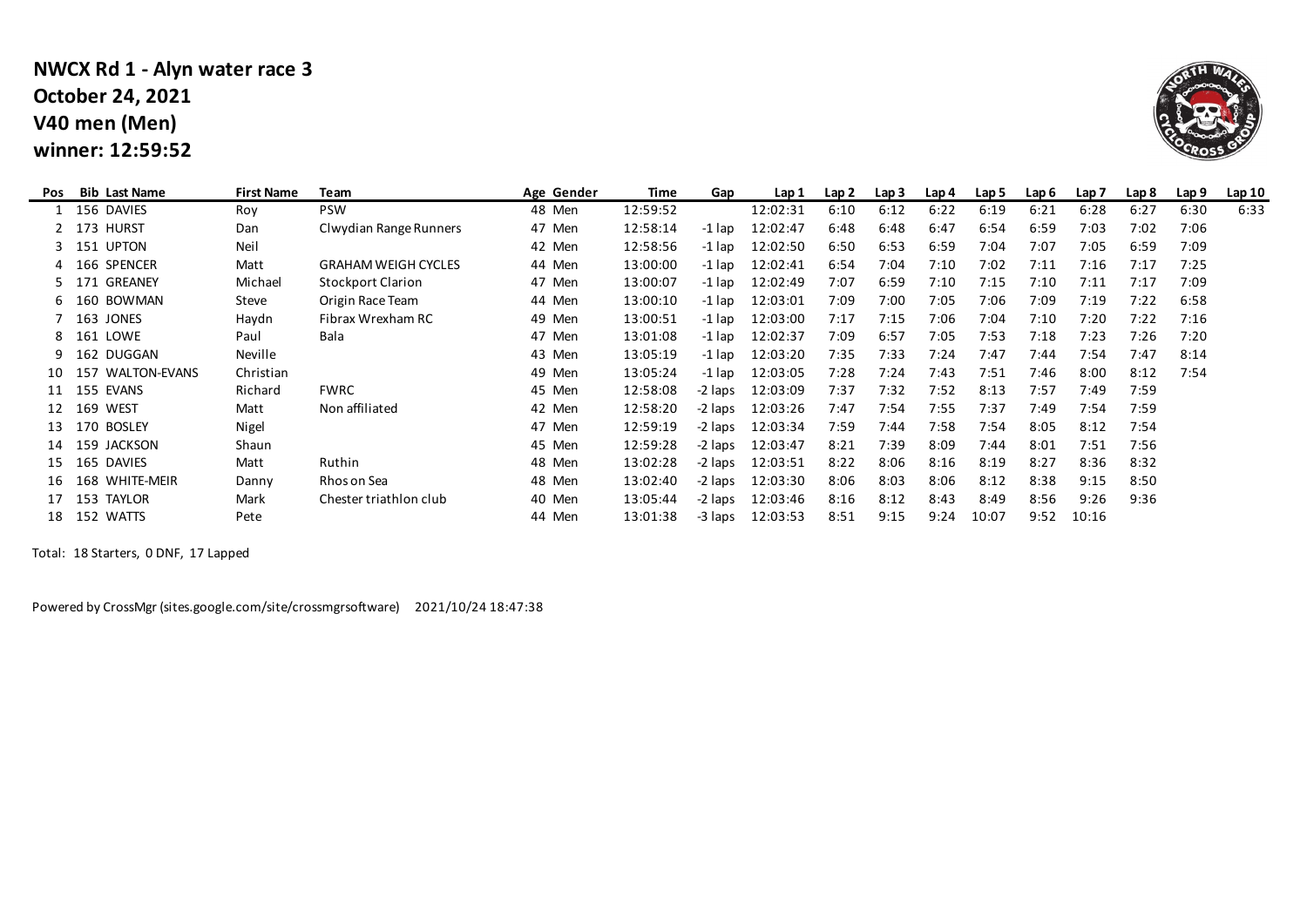| NWCX Rd 1 - Alyn water race 3<br><b>October 24, 2021</b><br>V40 men (Men)<br>winner: 12:59:52 |                   |      |            |      |     |       |       |       |  |     |       |       |        |
|-----------------------------------------------------------------------------------------------|-------------------|------|------------|------|-----|-------|-------|-------|--|-----|-------|-------|--------|
| <b>Bib Last Name</b><br>Pos                                                                   | <b>First Name</b> | Team | Age Gender | Time | Gap | Lap 1 | ، Lap | ، Lap |  | Lap | Lap 8 | Lap 9 | Lap 10 |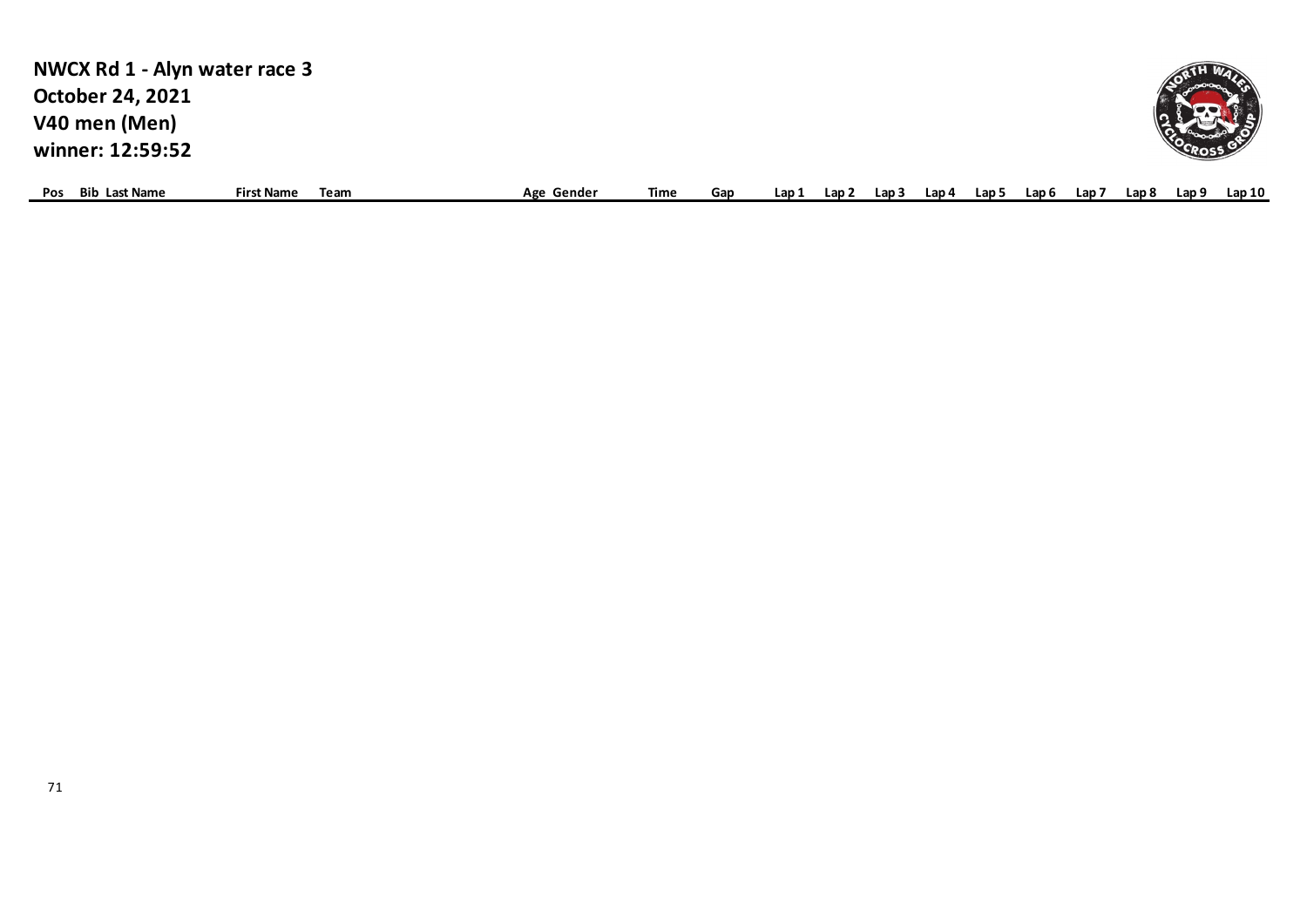## **V40 women (Women) winner: 13:03:42 NWCX Rd 1 - Alyn water race 3 October 24, 2021**



| <b>Pos</b> | <b>Bib Last Name</b> | <b>First Name</b> | Team                   | Age Gender | Time     | Gap     | Lap 1    | Lap 2 | Lap <sub>3</sub> | Lap 4 | Lap 5 | Lap 6 | Lap <sub>7</sub> | Lap 8 | Lap <sub>9</sub> |
|------------|----------------------|-------------------|------------------------|------------|----------|---------|----------|-------|------------------|-------|-------|-------|------------------|-------|------------------|
|            | 252<br>MILLS         | Cheri             | Wrexham roads club     | 48 Women   | 13:03:42 |         | .2:02:59 | 7:27  | 7:23             |       | 7:27  | 7:47  | 7:46.            | 7:46  | 7:45             |
|            | 254 BERRY            | Melanie           | Clwydian Range Runners | 49 Women   | 13:05:22 | -1 lap  | 12:03:38 | 8:20  | 8:31             | 8:40  | 8:48  | 9:06  | 8:58             | 9:23  |                  |
|            | NORMAN<br>251        | Kim               |                        | 48 Women   | 12:57:51 | -2 laps | 12:04:00 | 8:39  | 8:57             | 8:44  | 8:54  | 8:53  | 9:44             |       |                  |

Total: 3 Starters, 0 DNF, 2 Lapped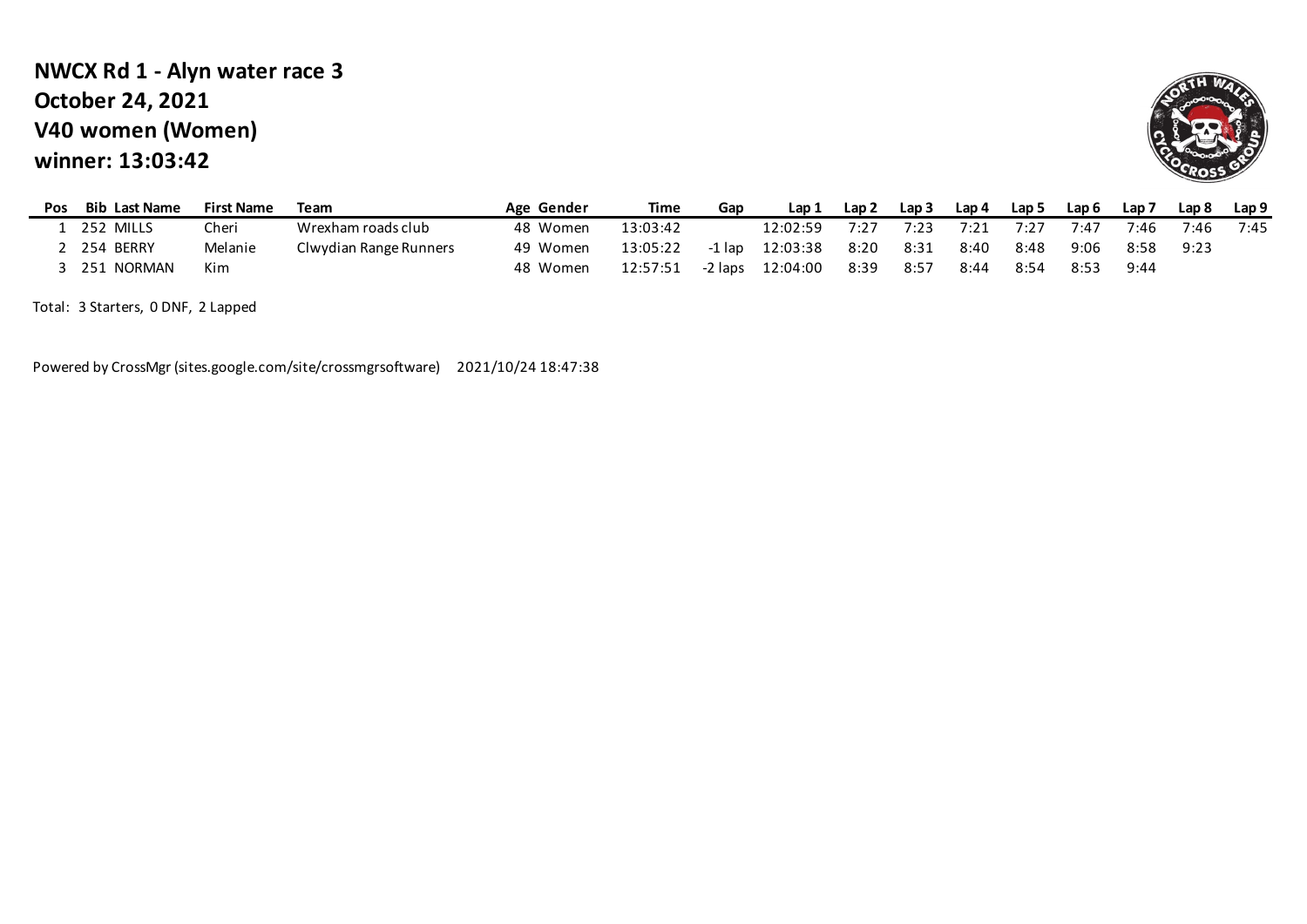| NWCX Rd 1 - Alyn water race 3                                   |            |      |     |       |       |       |       |       |       |                  |       |       |
|-----------------------------------------------------------------|------------|------|-----|-------|-------|-------|-------|-------|-------|------------------|-------|-------|
| <b>October 24, 2021</b>                                         |            |      |     |       |       |       |       |       |       |                  |       |       |
| V40 women (Women)                                               |            |      |     |       |       |       |       |       |       |                  |       |       |
| winner: 13:03:42                                                |            |      |     |       |       |       |       |       |       |                  |       |       |
|                                                                 |            |      |     |       |       |       |       |       |       |                  |       |       |
| <b>Bib Last Name</b><br><b>First Name</b><br>Team<br><b>Pos</b> | Age Gender | Time | Gap | Lap 1 | Lap 2 | Lan : | Lap 4 | Lap 5 | Lap 6 | Lap <sub>7</sub> | Lap 8 | Lap 9 |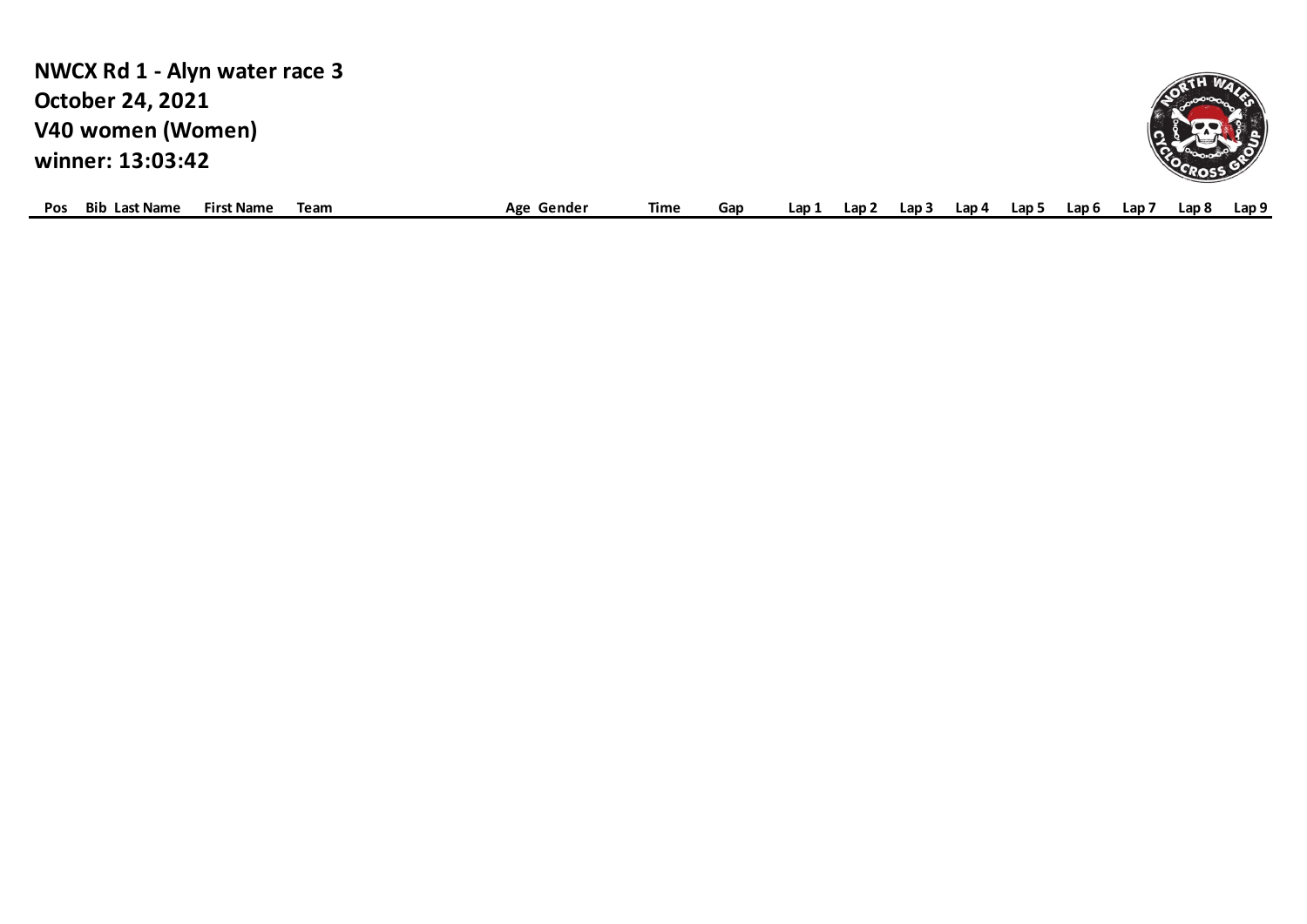# **V40 women (Women) winner: 13:03:42 NWCX Rd 1 - Alyn water race 3 October 24, 2021**



| <b>Pos</b> | Bib<br>Last Name | : Name<br>First | Team | Gender<br>Age | <b>fime</b> | Gap | Lan' | Lan | ∟ap ⊺ | Lap 4 | l an i | ap 6. | Lap i | ∟an ≀ | ap 9. |
|------------|------------------|-----------------|------|---------------|-------------|-----|------|-----|-------|-------|--------|-------|-------|-------|-------|
|            |                  |                 |      |               |             |     |      |     |       |       |        |       |       |       |       |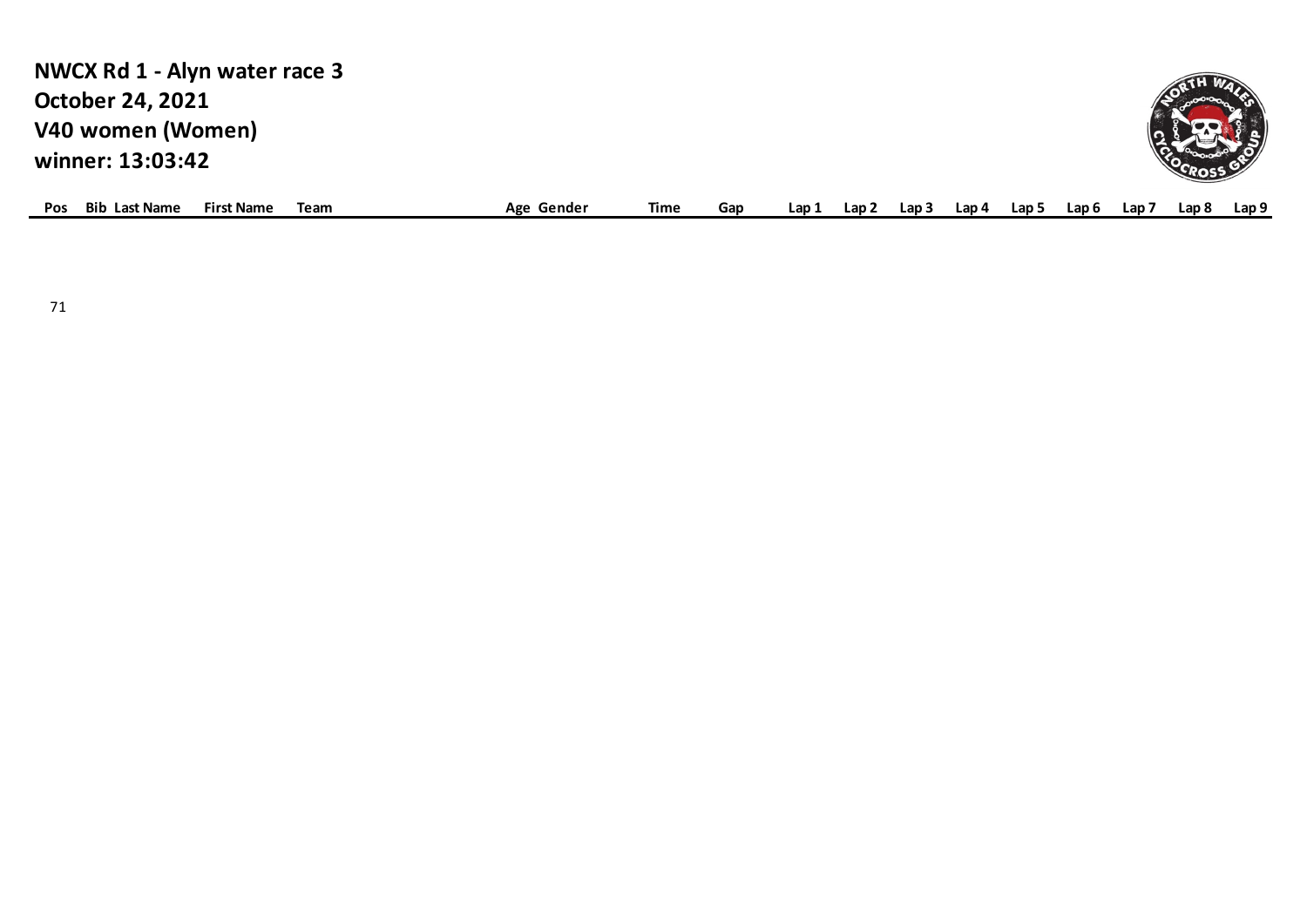# **V50 men (Men) winner: 12:59:38 NWCX Rd 1 - Alyn water race 3 October 24, 2021**

 $\mathbf{r}$ 



| Pos        | <b>Bib Last Name</b>  | <b>First Name</b> | Team                      | Age Gender | Time     | Gap      | Lap 1    | Lap <sub>2</sub> | Lap <sub>3</sub> | Lap 4 | Lap 5 | Lap 6 | Lap <sub>7</sub> | Lap 8 | Lap 9 |
|------------|-----------------------|-------------------|---------------------------|------------|----------|----------|----------|------------------|------------------|-------|-------|-------|------------------|-------|-------|
|            | 285 BROOKES           | Gavin             | Congleton cycle club      | 51 Men     | 12:59:38 |          | 12:02:41 | 6:48             | 6:55             | 7:03  | 7:04  | 7:16  | 7:17             | 7:22  | 7:14  |
|            | 2 281 ALLEN           | Robert            | Leisure Lakes Bikes       | 56 Men     | 12:59:44 | 0'06"    | 12:02:56 | 7:04             | 6:54             | 6:56  | 7:03  | 7:09  | 7:16             | 7:13  | 7:14  |
|            | 3 273 LIPTROT         | Mark              | <b>GWRT</b>               | 52 Men     | 13:03:17 | 3'38"    | 12:02:51 | 7:13             | 7:17             | 7:21  | 7:16  | 7:39  | 7:53             | 7:50  | 7:56  |
| 4          | 280 GRANT             | Peter             | Nantwich Cycle Group      | 58 Men     | 13:03:27 | 3'48''   | 12:02:58 | 7:13             | 7:19             | 7:31  | 7:34  | 7:27  | 7:53             | 7:46  | 7:46  |
|            | 5 287 SLADIN          | Stephen           |                           | 54 Men     | 13:03:55 | 4'17"    | 12:02:55 | 7:25             | 7:27             | 7:32  | 7:37  | 7:42  | 7:44             | 7:50  | 7:44  |
|            | 6 284 JONES           | David             |                           | 59 Men     | 13:04:00 | 4'22"    | 12:03:21 | 7:35             | 7:33             | 7:24  | 7:31  | 7:45  | 7:38             | 7:39  | 7:33  |
|            | 7 274 HUGHES          | Peter             |                           | 55 Men     | 13:05:44 | 6'06"    | 12:03:14 | 7:37             | 7:47             | 7:42  | 7:47  | 7:40  | 7:52             | 8:02  | 8:04  |
|            | 8 271 LEWIS           | Justin            | Vc melyd                  | 51 Men     | 12:59:34 | -1 lap   | 12:03:26 | 7:41             | 7:35             | 8:03  | 8:09  | 8:28  | 8:04             | 8:08  |       |
| 9          | 272 MCQUEEN           | James             |                           | 51 Men     | 13:00:48 | $-1$ lap | 12:03:45 | 8:03             | 7:57             | 8:09  | 8:13  | 8:08  | 8:15             | 8:20  |       |
| 10         | <b>BENNETT</b><br>277 | Chris             | <b>GOG Triathlon Club</b> | 56 Men     | 13:00:55 | $-1$ lap | 12:03:23 | 7:47             | 7:42             | 8:14  | 8:23  | 8:24  | 8:30             | 8:33  |       |
| 11         | 275 DOUGHTY           | lan.              |                           | 51 Men     | 13:05:13 | -1 lap   | 12:03:54 | 8:28             | 8:42             | 8:41  | 8:41  | 9:06  | 8:46             | 8:54  |       |
| 12         | 276 JONES             | Quentin           | Megacold Lampers          | 58 Men     | 12:59:12 | -2 laps  | 12:03:50 | 8:39             | 9:06             | 9:19  | 9:19  | 9:25  | 9:34             |       |       |
| 13         | 286 MURRAY            | Fergus            |                           | 54 Men     | 13:01:27 | -2 laps  | 12:03:59 | 9:30             | 9:11             | 9:26  | 9:44  | 9:55  | 9:41             |       |       |
| DNF.       | 283 JONES             | Christopher       | Gwrt                      | 52 Men     |          |          |          |                  |                  |       |       |       |                  |       |       |
| <b>DNF</b> | 278 FERGUSON          | lain              | Runcorn Cycle Club        | 51 Men     |          |          |          |                  |                  |       |       |       |                  |       |       |

Total: 15 Starters, 2 DNF, 6 Lapped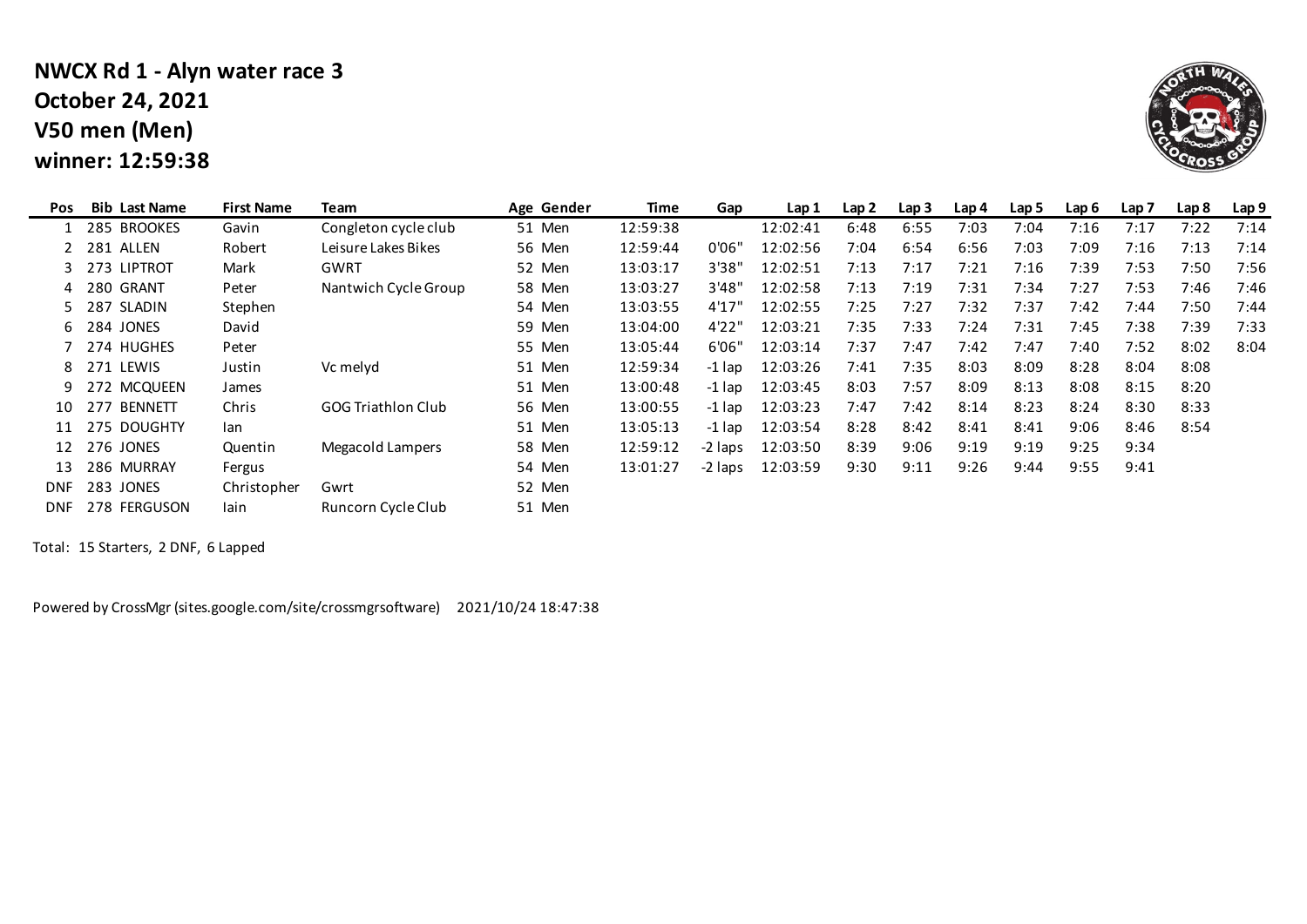| NWCX Rd 1 - Alyn water race 3                    |      |            |      |     |       |       |       |       |       |       |       |       |       |
|--------------------------------------------------|------|------------|------|-----|-------|-------|-------|-------|-------|-------|-------|-------|-------|
| <b>October 24, 2021</b>                          |      |            |      |     |       |       |       |       |       |       |       |       |       |
| V50 men (Men)                                    |      |            |      |     |       |       |       |       |       |       |       |       |       |
| winner: 12:59:38                                 |      |            |      |     |       |       |       |       |       |       |       |       |       |
| <b>Bib Last Name</b><br><b>First Name</b><br>Pos | Team | Age Gender | Time | Gap | Lap 1 | Lap 2 | Lap 3 | Lap 4 | Lap 5 | Lap 6 | Lap 7 | Lap 8 | Lap 9 |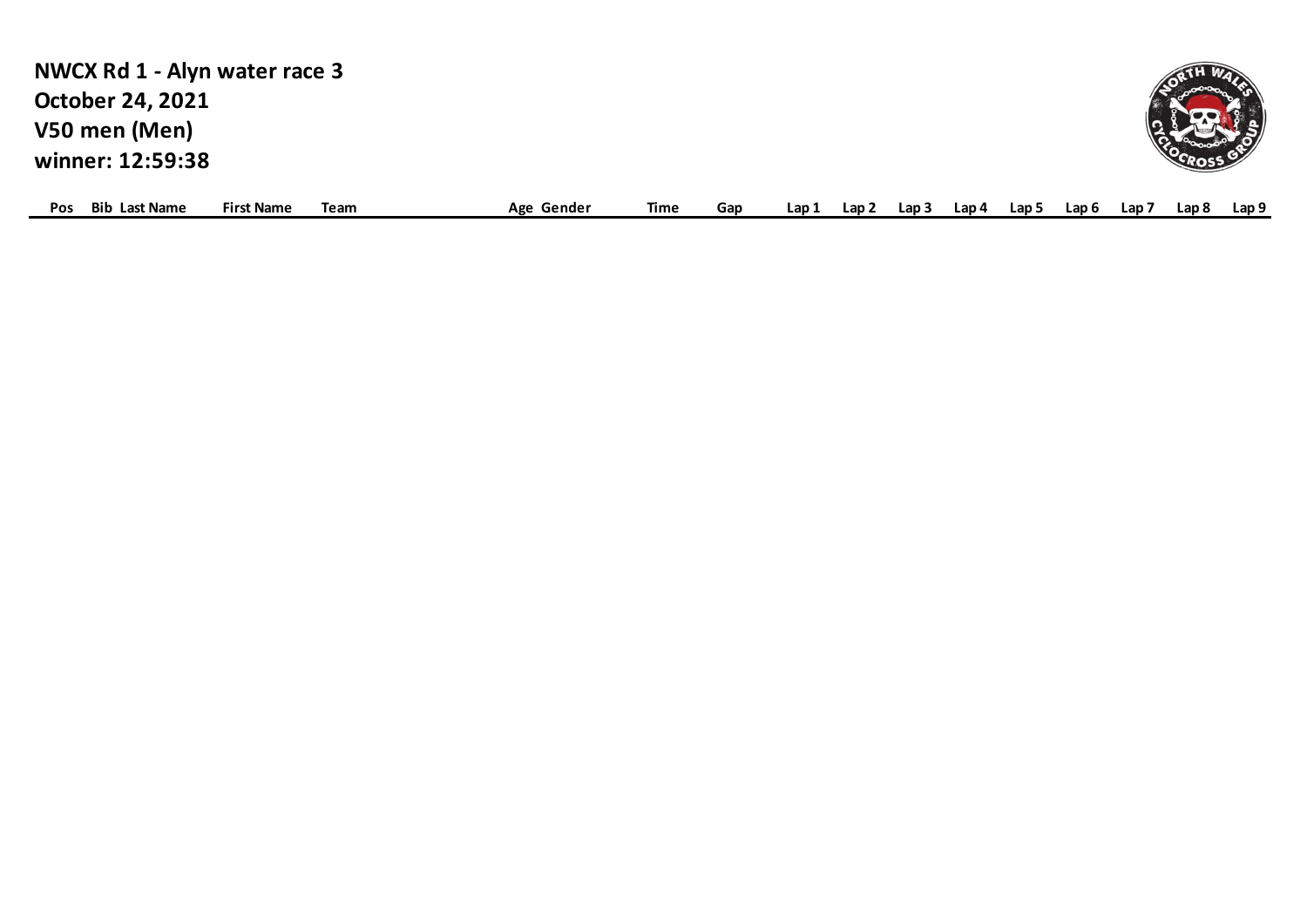| NWCX Rd 1 - Alyn water race 3                                   |            |      |     |       |       |       |       |       |       |                  |       |       |
|-----------------------------------------------------------------|------------|------|-----|-------|-------|-------|-------|-------|-------|------------------|-------|-------|
| <b>October 24, 2021</b>                                         |            |      |     |       |       |       |       |       |       |                  |       |       |
| V50 men (Men)                                                   |            |      |     |       |       |       |       |       |       |                  |       |       |
| winner: 12:59:38                                                |            |      |     |       |       |       |       |       |       |                  |       |       |
| <b>Bib Last Name</b><br><b>First Name</b><br>Team<br><b>Pos</b> | Age Gender | Time | Gap | Lap 1 | Lap 2 | Lap 3 | Lap 4 | Lap 5 | Lap 6 | Lap <sub>7</sub> | Lap 8 | Lap 9 |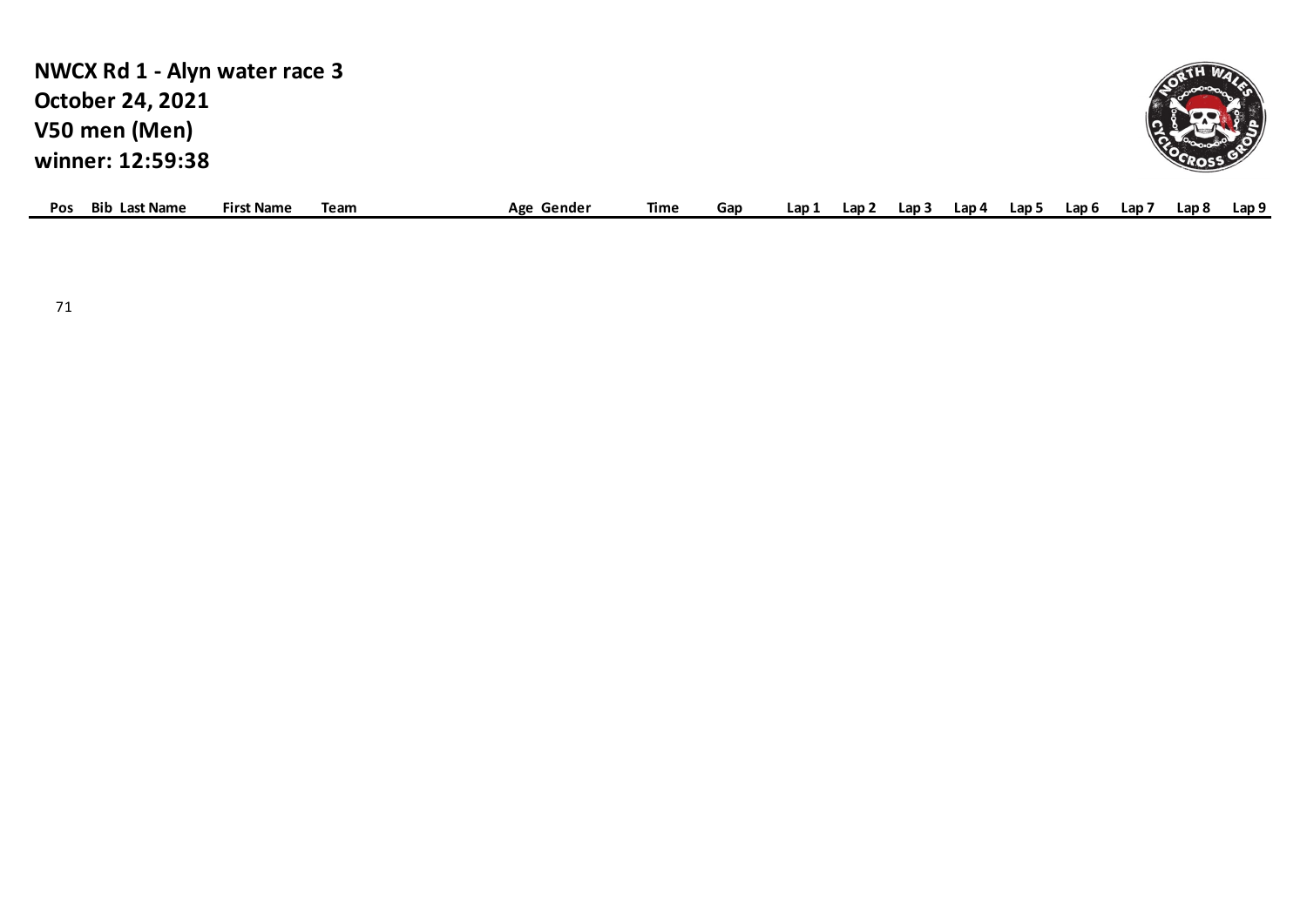# **V50 women (Women) winner: 13:02:17 NWCX Rd 1 - Alyn water race 3 October 24, 2021**



| <b>Pos</b> | <b>Bib Last Name</b> | <b>First Name</b> | Team             | Age Gender | Time     | Gap     | Lap 1    | Lap <sub>2</sub> | Lap 3 | Lap 4                   | Lap 5 | Lap 6 | Lap 7 | Lap <sub>8</sub> |
|------------|----------------------|-------------------|------------------|------------|----------|---------|----------|------------------|-------|-------------------------|-------|-------|-------|------------------|
|            | . 322 ROGERS         | Jan               |                  | 56 Women   | 13:02:17 |         | 12:03:52 | 8:26             | 8:03  | 8:07                    | 8:06  | 8:42  | 8:32  | 8:29             |
|            | 2 321 HINSTRIDGE     | Vickv             | Denbighshire Tri | 56 Women   | 12:58:45 | -2 laps | 12:04:19 | 10:39            |       | 10:29 10:41 10:58 11:37 |       |       |       |                  |

Total: 2 Starters, 0 DNF, 1 Lapped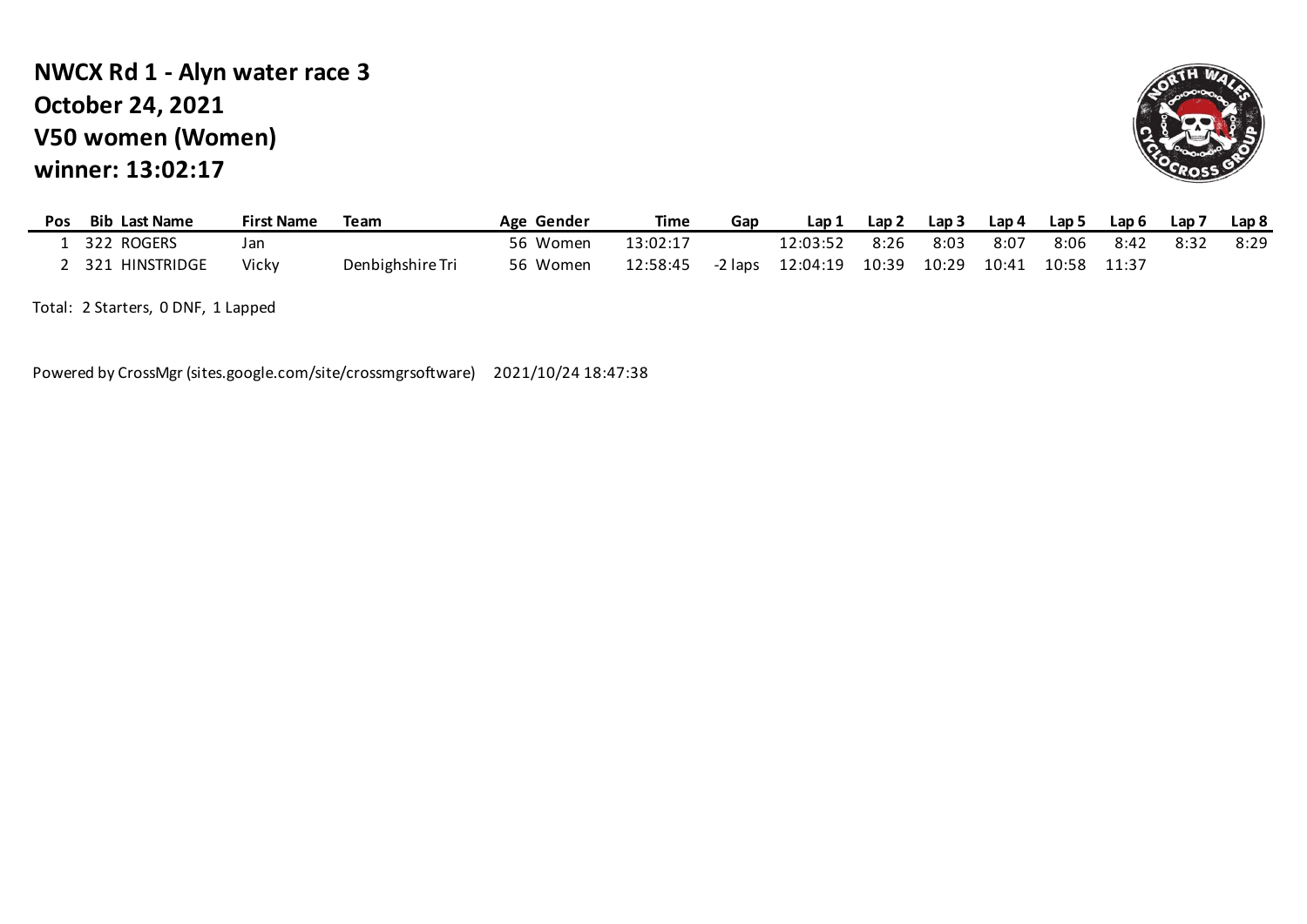**V50 women (Women) winner: 13:02:17 NWCX Rd 1 - Alyn water race 3 October 24, 2021**



| Bib<br><b>Pos</b><br>∟ast∴ | <b>Name</b><br><b>Name</b><br>Firs | Team | ΔσΔ<br>Gender<br>יאי | lime | Gar | Lan | Lan | Lap : | Lap 4 | Lap . |  | Lap t | Lan | Lap 8 |  |
|----------------------------|------------------------------------|------|----------------------|------|-----|-----|-----|-------|-------|-------|--|-------|-----|-------|--|
|----------------------------|------------------------------------|------|----------------------|------|-----|-----|-----|-------|-------|-------|--|-------|-----|-------|--|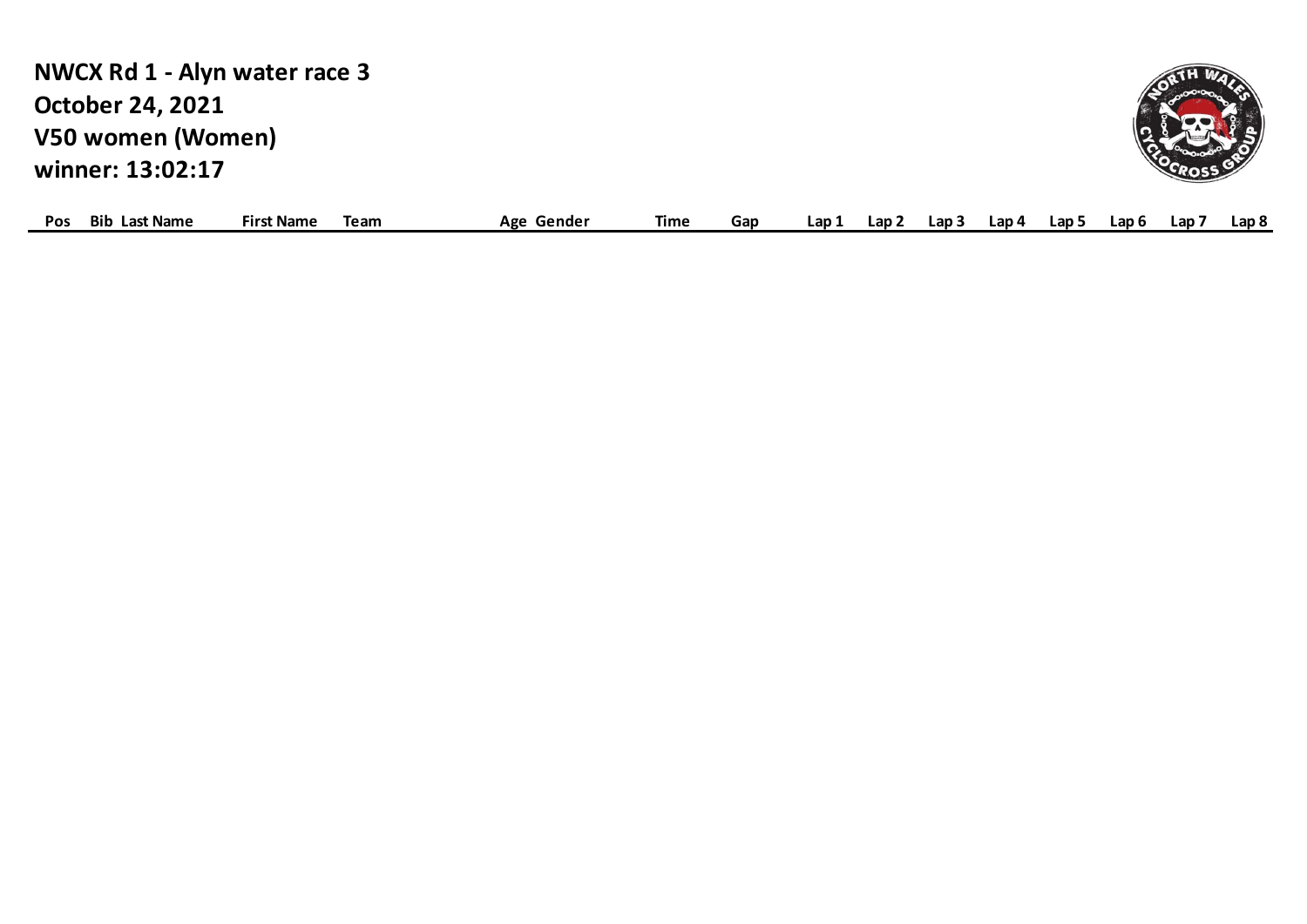**V50 women (Women) winner: 13:02:17 NWCX Rd 1 - Alyn water race 3 October 24, 2021**



| <b>POS</b> | Bib<br>Las<br>* Name : | Mame :<br>⊦ırs | Team | Δσε<br>Gende <sup>,</sup><br>-53 | Time | ar | Lap 1 | Lan | ∟ap⊺ | Lap 4 | ∟ap ' | ∟ap t | Lap | ∟ap & |
|------------|------------------------|----------------|------|----------------------------------|------|----|-------|-----|------|-------|-------|-------|-----|-------|
|            |                        |                |      |                                  |      |    |       |     |      |       |       |       |     |       |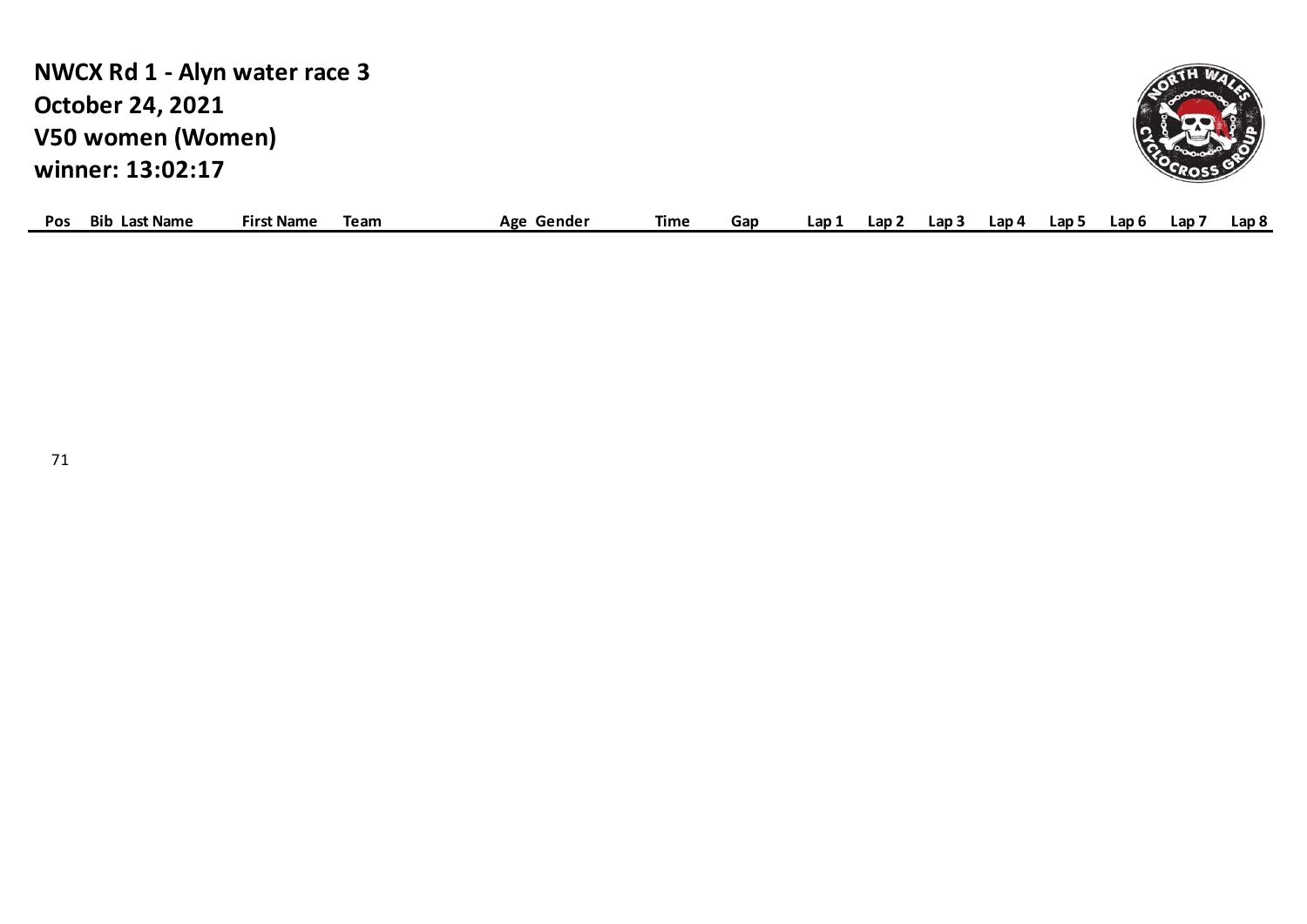## **V60 + men (Men) winner: 13:01:27 NWCX Rd 1 - Alyn water race 3 October 24, 2021**



| Pos | <b>Bib Last Name</b> | <b>First Name</b> | Team                     | Age Gender | Time     | Gap     | Lap 1    | Lap 2 | Lap 3 | Lap 4 | Lap 5       | Lap 6 | Lap <sub>7</sub> | Lap 8 | Lap 9 |
|-----|----------------------|-------------------|--------------------------|------------|----------|---------|----------|-------|-------|-------|-------------|-------|------------------|-------|-------|
|     | 1 335 EVANS          | <b>lan</b>        |                          | 67 Men     | 13:01:27 |         | 12:03:04 | 7:16  | 7:07  | 7:12  | 7:08        | 7:24  | 7:26             | 7:20  | 7:30  |
|     | 2 342 PUGH           | Ray               | St Helens CRC.           | 65 Men     | 13:03:49 | 2'22"   | 12:03:14 | 7:39  | 7:19  | 7:31  | 7:33        | 7:46  | 7:38             | 7:34  | 7:35  |
|     | 3 332 OWEN           | Russell           | horwich                  | 63 Men     | 13:04:53 | 3'25"   | 12:03:39 | 7:46  | 7:21  | 7:32  | 7:36        | 7:32  | 7:41             | 7:50  | 7:55  |
|     | 4 341 WOOD           | lain              |                          | 63 Men     | 13:01:54 | -1 lap  | 12:03:29 | 8:06  | 8:00  | 8:10  | 8:21        | 8:31  | 8:48             | 8:27  |       |
|     | 5 340 SHANNON        | Nigel             |                          | 61 Men     | 13:02:21 | -1 lap  | 12:03:56 | 8:21  | 7:58  | 8:12  | 8:35        | 8:23  | 8:38             | 8:19  |       |
|     | 6 337 SNELL          | Mike              |                          | 65 Men     | 13:03:15 | -1 lap  | 12:03:36 | 8:17  | 8:07  | 8:11  | 8:32        | 8:55  | 8:47             | 8:50  |       |
|     | 7 333 THOMAS         | Gwyn              |                          | 61 Men     | 12:59:04 | -2 laps | 12:03:34 | 8:43  | 9:11  | 9:19  | 9:36        | 9:22  | 9:19             |       |       |
|     | 8 338 LOWE           | Andrew            |                          | 62 Men     | 13:00:25 | -2 laps | 12:04:01 | 9:07  | 9:06  | 8:52  | 9:41        | 9:35  | 10:02            |       |       |
|     | 9 334 BALL           | Tim               | Audlem CC                | 62 Men     | 13:07:37 | -2 laps | 12:04:11 | 9:37  | 10:07 | 10:16 | 11:06       | 11:27 | 10:52            |       |       |
|     | 10 336 COLLEN        | Steve             | NWCG                     | 74 Men     | 13:06:27 | -3 laps | 12:04:40 | 11:18 | 12:22 | 12:48 | 13:00 12:18 |       |                  |       |       |
|     | DNF 343 JONES        | David             | fibrax wrexham road club | 70 Men     |          |         |          |       |       |       |             |       |                  |       |       |

Total: 11 Starters, 1 DNF, 7 Lapped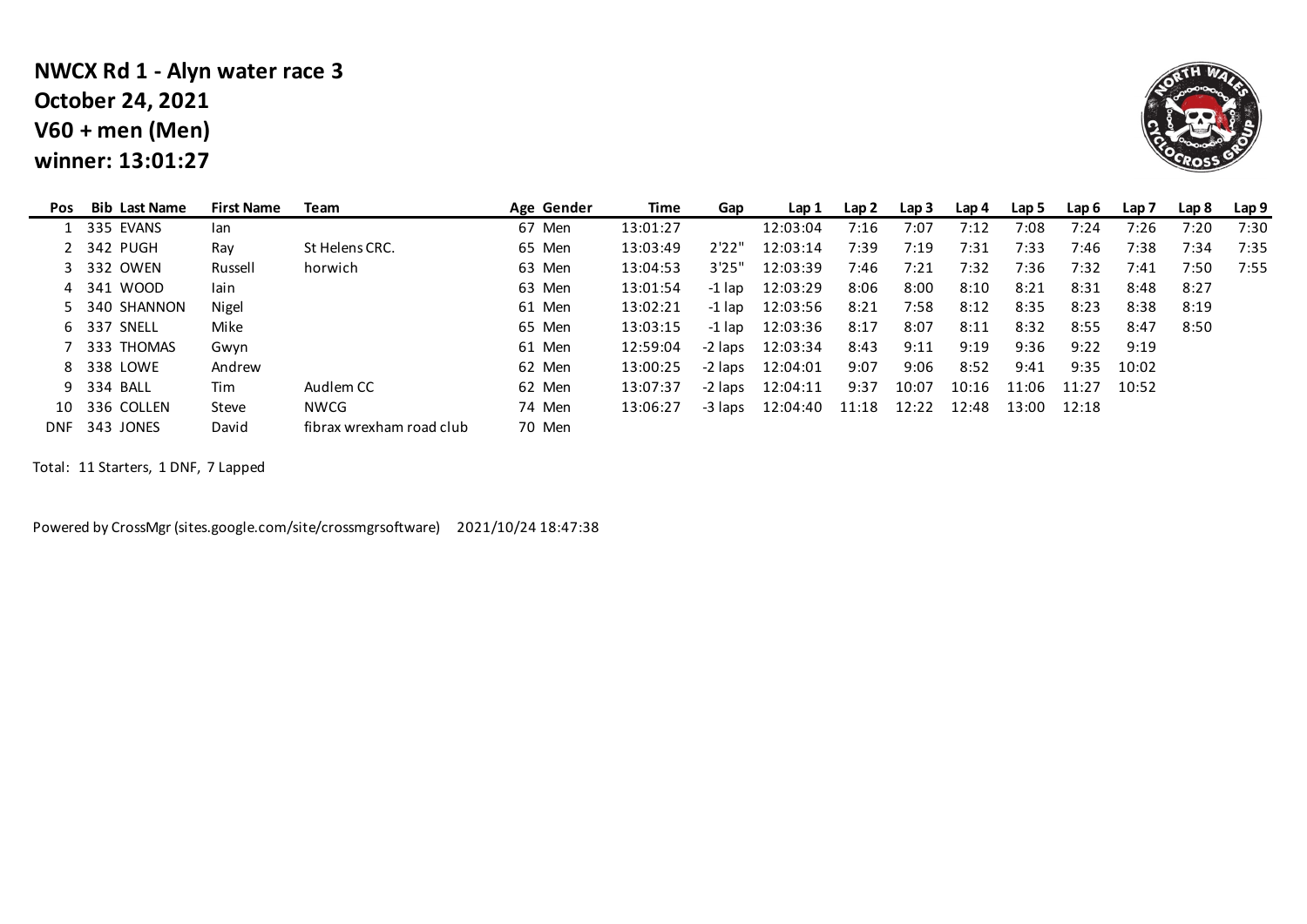| NWCX Rd 1 - Alyn water race 3      |                   |      |            |      |     |       |       |     |       |       |       |     |       |                  |
|------------------------------------|-------------------|------|------------|------|-----|-------|-------|-----|-------|-------|-------|-----|-------|------------------|
| <b>October 24, 2021</b>            |                   |      |            |      |     |       |       |     |       |       |       |     |       |                  |
| $V60 + men (Men)$                  |                   |      |            |      |     |       |       |     |       |       |       |     |       |                  |
| winner: 13:01:27                   |                   |      |            |      |     |       |       |     |       |       |       |     |       |                  |
| <b>Bib Last Name</b><br><b>Pos</b> | <b>First Name</b> | Team | Age Gender | Time | Gap | Lap 1 | Lap 2 | Lap | Lap 4 | Lap 5 | Lap 6 | Lap | Lap 8 | Lap <sub>9</sub> |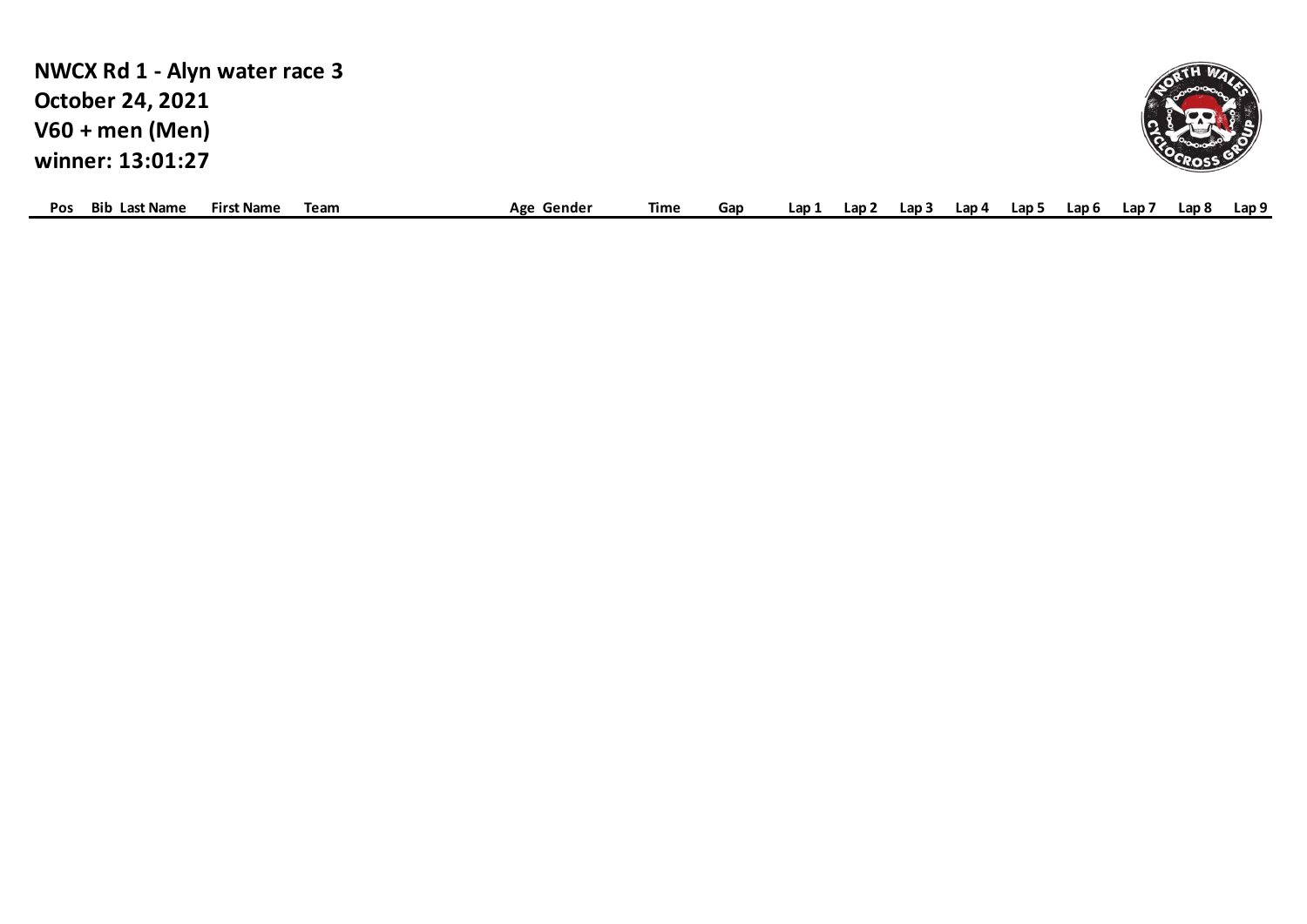| NWCX Rd 1 - Alyn water race 3                                   |            |      |     |       |       |       |       |       |       |                  |       |       |
|-----------------------------------------------------------------|------------|------|-----|-------|-------|-------|-------|-------|-------|------------------|-------|-------|
| <b>October 24, 2021</b>                                         |            |      |     |       |       |       |       |       |       |                  |       |       |
| $V60 + men (Men)$                                               |            |      |     |       |       |       |       |       |       |                  |       |       |
| winner: 13:01:27                                                |            |      |     |       |       |       |       |       |       |                  |       |       |
| <b>Bib Last Name</b><br><b>First Name</b><br>Team<br><b>Pos</b> | Age Gender | Time | Gap | Lap 1 | Lap 2 | Lap 3 | Lap 4 | Lap 5 | Lap 6 | Lap <sub>7</sub> | Lap 8 | Lap 9 |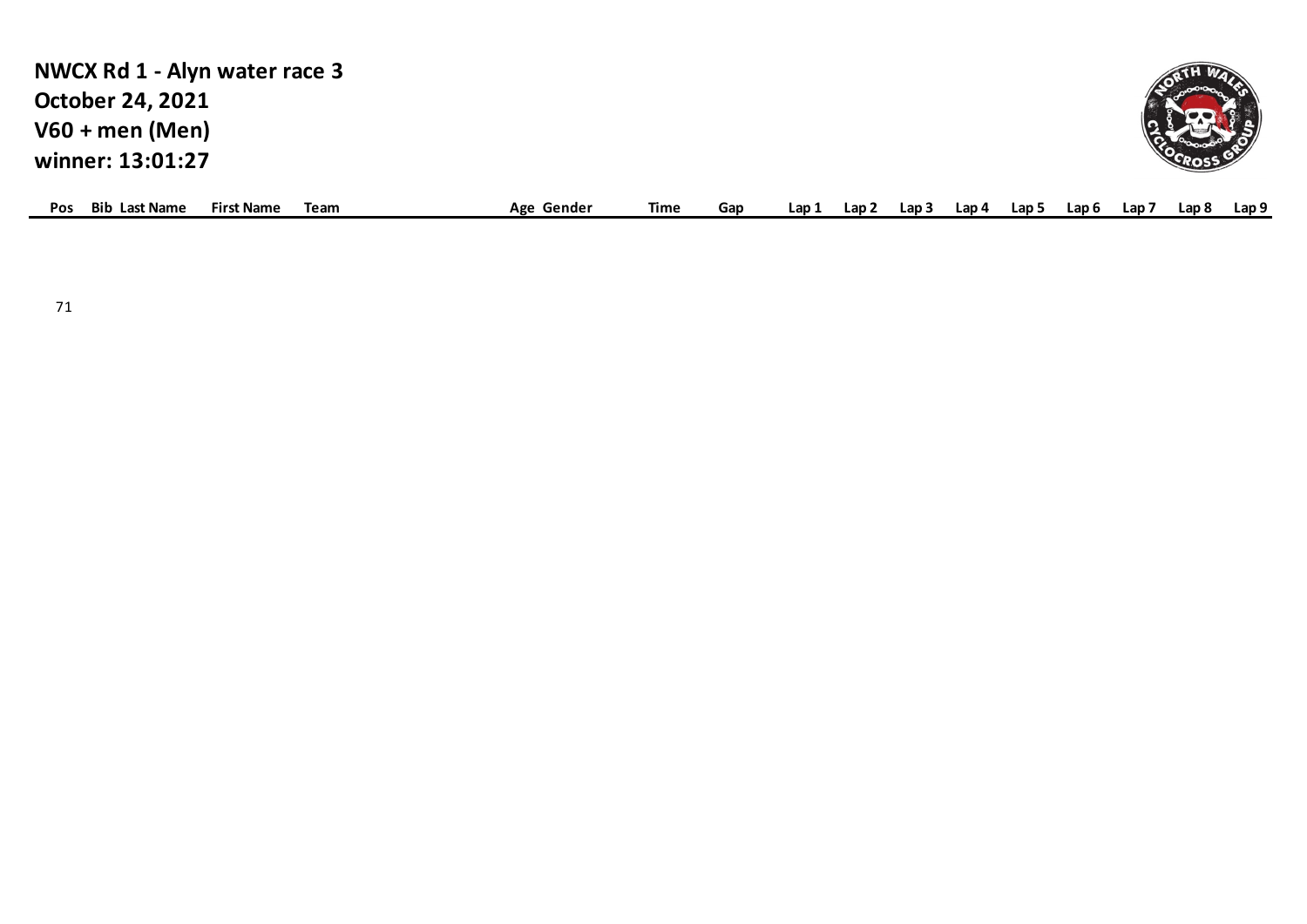# **V60 + women (Open) winner: 12:58:21 NWCX Rd 1 - Alyn water race 3 October 24, 2021**



| Pos | <b>Bib Last Name</b> | <b>First Name</b> | Team     | Age Gender  | <b>Time</b> | Gap | Lap      | ∟ap⊺ | Lap 3 | Lap 4 | Lap 5   | Lap 6   | Lap 7 | Lap <sub>8</sub> |
|-----|----------------------|-------------------|----------|-------------|-------------|-----|----------|------|-------|-------|---------|---------|-------|------------------|
|     | 350 BURTHEM          | Janet             | VC Melyd | Women<br>61 | 12:58:21    |     | 12:03:24 | 7:44 | 7:31  | 7:50  | 7 . L . | $\cdot$ | 7:59  | 8:04             |

Total: 1 Starters, 0 DNF, 0 Lapped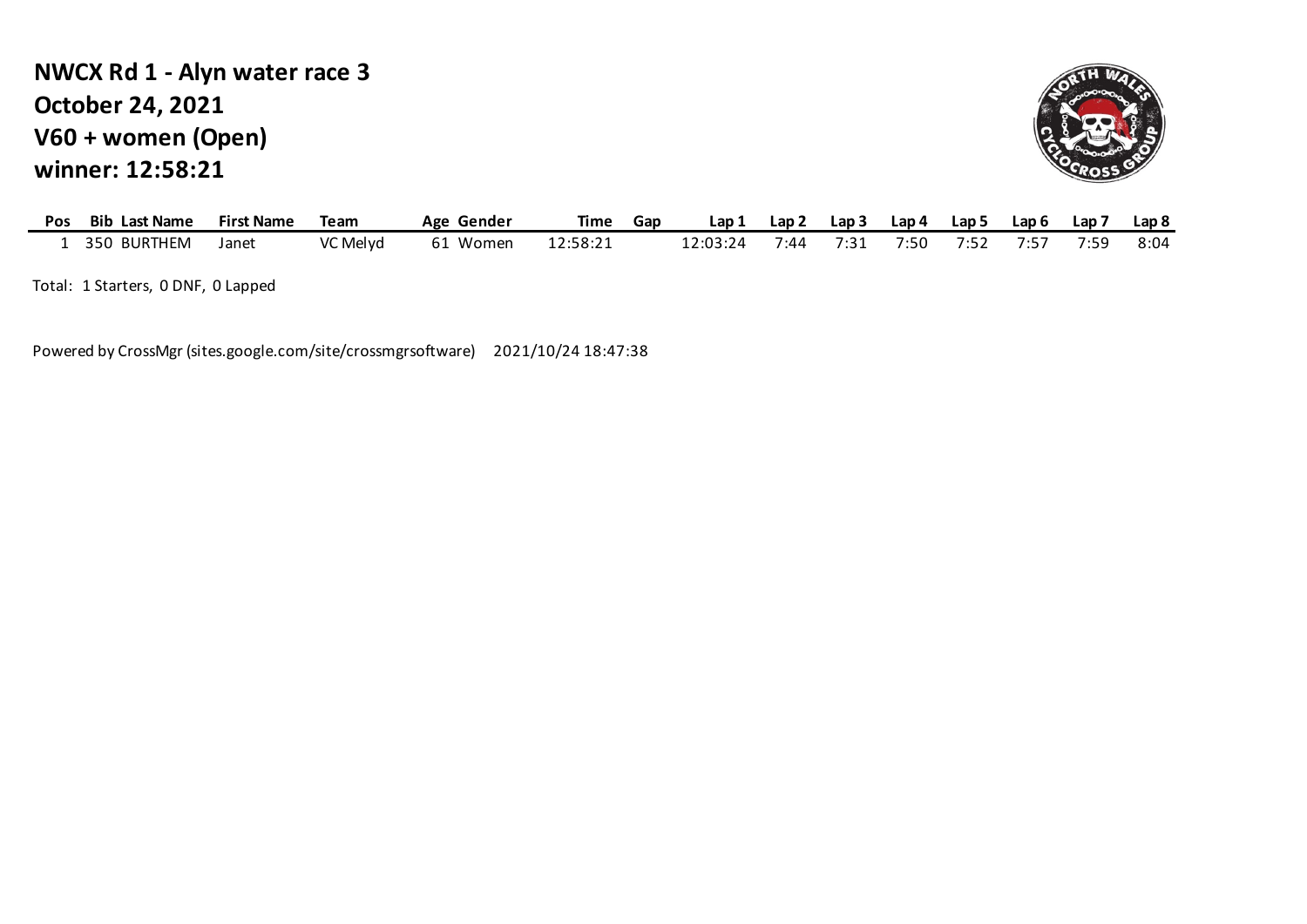**V60 + women (Open) winner: 12:58:21 NWCX Rd 1 - Alyn water race 3 October 24, 2021**



| Pos | <b>Bib</b><br>Last Name | <b>First Name</b> | Team | Gender<br>Age | Гіmе | Gar | - -<br>- av | _an ` | Lap 3 | Lap 4 | Lan ! | Lap 6 | Lap | Lap 8 |  |
|-----|-------------------------|-------------------|------|---------------|------|-----|-------------|-------|-------|-------|-------|-------|-----|-------|--|
|-----|-------------------------|-------------------|------|---------------|------|-----|-------------|-------|-------|-------|-------|-------|-----|-------|--|